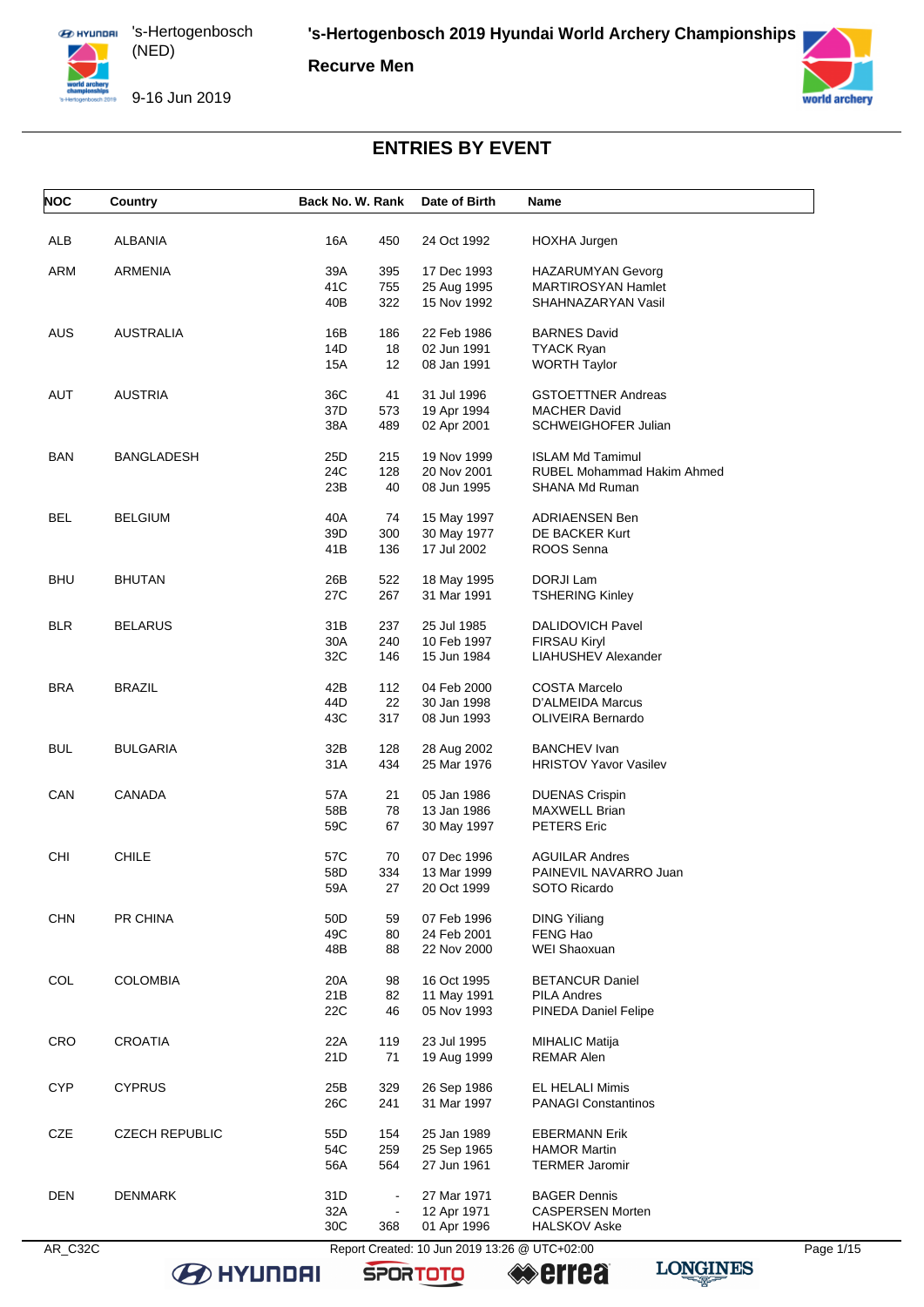**Recurve Men**

9-16 Jun 2019



# **ENTRIES BY EVENT**

| <b>NOC</b> | Country              | Back No. W. Rank      | Date of Birth                                 | Name                            |           |
|------------|----------------------|-----------------------|-----------------------------------------------|---------------------------------|-----------|
| <b>ESA</b> | EL SALVADOR          | 20C<br>100            | 28 Mar 1987                                   | <b>TICAS Oscar</b>              |           |
| <b>ESP</b> | <b>SPAIN</b>         | 36B<br>28             | 04 Aug 1996                                   | <b>ACHA Pablo</b>               |           |
|            |                      | 37C<br>32             | 31 May 1994                                   | ALVARINO GARCIA Miguel          |           |
|            |                      | 38D<br>62             | 19 Apr 1997                                   | <b>CASTRO Daniel</b>            |           |
| <b>EST</b> | <b>ESTONIA</b>       | 26A<br>246            | 31 Mar 1995                                   | <b>OONA Mart</b>                |           |
|            |                      | 27B<br>573            | 14 Mar 2001                                   | <b>OUN Hendrik</b>              |           |
| <b>FIJ</b> | FIJI                 | 23A                   | 25 Apr 1981                                   | <b>ELDER Robert</b>             |           |
|            |                      | 22D<br>755            | 27 Apr 1989                                   | <b>FONG George Reade</b>        |           |
| <b>FIN</b> | <b>FINLAND</b>       | 40D<br>54             | 01 Jan 1980                                   | PIIPPO Samuli                   |           |
|            |                      | 41A<br>143            | 27 Jun 1982                                   | <b>TEKONIEMI Antti</b>          |           |
|            |                      | 39C<br>64             | 15 Jan 1993                                   | <b>VIKSTROM Antti Olavi</b>     |           |
| <b>FRA</b> | <b>FRANCE</b>        | 54B<br>10             | 15 Sep 1997                                   | <b>CHIRAULT Thomas</b>          |           |
|            |                      | 55C<br>35             | 29 Oct 1989                                   | <b>PLIHON Pierre</b>            |           |
|            |                      | 56D<br>14             | 20 Mar 1989                                   | VALLADONT Jean-Charles          |           |
| <b>GBR</b> | <b>GREAT BRITAIN</b> | 47C<br>66             | 17 Sep 1990                                   | <b>HALL Tom</b>                 |           |
|            |                      | 46B<br>55             | 05 Jan 1996                                   | <b>HUSTON Patrick</b>           |           |
|            |                      | 45A<br>155            | 17 Aug 2000                                   | <b>WISE Alexander</b>           |           |
| GEO        | <b>GEORGIA</b>       | 23C<br>227            | 29 Jul 1996                                   | MESTVIRISHVILI Zurab            |           |
|            |                      | 24D<br>196            | 01 Jan 1994                                   | MOSESHVILI Jaba                 |           |
|            |                      | 25A<br>146            | 24 May 1994                                   | PKHAKADZE Lasha                 |           |
| <b>GER</b> | <b>GERMANY</b>       | 47B<br>11             | 07 Jun 1993                                   | <b>KAHLLUND Florian</b>         |           |
|            |                      | 45D<br>95             | 29 May 1987                                   | <b>RIEGER Cedric</b>            |           |
|            |                      | 46A<br>37             | 20 Jan 1995                                   | WECKMUELLER Maximilian          |           |
| <b>GRE</b> | GREECE               | 22B<br>170            | 03 Jun 1986                                   | KARAGEORGIOU Alexandros         |           |
| <b>GUA</b> | <b>GUATEMALA</b>     | 44B<br>97             | 28 Sep 1990                                   | CASTRO Diego                    |           |
|            |                      | 43A<br>73             | 26 Apr 1995                                   | <b>FLOSSBACH Thomas</b>         |           |
|            |                      | 42D<br>300            | 30 Jul 1990                                   | <b>LOPEZ Jose Carlos</b>        |           |
| <b>GUY</b> | <b>GUYANA</b>        | 25C<br>593            | 18 Aug 1972                                   | DE ABREU Wayne Gerald           |           |
|            |                      | 24B<br>$\blacksquare$ | 04 Feb 1990                                   | PERSAUD Devin                   |           |
| HKG        | HONG KONG, CHINA     | 44C<br>306            | 07 Jan 1990                                   | CHUI Chun Man                   |           |
|            |                      | 42A<br>407            | 15 Dec 1984                                   | <b>NGAN Tung Chuen</b>          |           |
|            |                      | 43B<br>422            | 27 Oct 1995                                   | WAN Chun Kit                    |           |
| <b>HUN</b> | <b>HUNGARY</b>       | 17A<br>155            | 10 Feb 1995                                   | <b>BANDA Arpad</b>              |           |
| INA        | <b>INDONESIA</b>     | 52B<br>50             | 25 Nov 1991                                   | <b>AGATHA Riau Ega</b>          |           |
|            |                      | 51A<br>$\blacksquare$ | 12 Jan 1997                                   | PURNAMA Hendra                  |           |
|            |                      | 53C<br>$\blacksquare$ | 12 Jan 2003                                   | RAFI ADIPUTRO Ryan              |           |
| <b>IND</b> | <b>INDIA</b>         | 12D<br>36             | 05 Apr 1992                                   | <b>DAS Atanu</b>                |           |
|            |                      | 13A<br>368            | 06 Jul 1996                                   | <b>JADHAV Pravin Ramesh</b>     |           |
|            |                      | 14B<br>92             | 22 Feb 1984                                   | RAI Tarundeep                   |           |
| IRI        | <b>IR IRAN</b>       | 58C<br>175            | 19 Apr 1995                                   | <b>ASHRAFI Sadegh</b>           |           |
|            |                      | 57B<br>260            | 15 Jul 2001                                   | SHABANI Reza                    |           |
|            |                      | 59D<br>341            | 09 Jun 1988                                   | VAZIRI TEYMOORLOOEI Milad       |           |
| <b>IRL</b> | <b>IRELAND</b>       | 32D<br>$\blacksquare$ | 24 Sep 1968                                   | <b>BYRNE Garrett</b>            |           |
|            |                      | 31C<br>412            | 24 Jun 1998                                   | <b>MALONE Daniel</b>            |           |
|            |                      | 30B<br>287            | 29 Mar 1981                                   | TAYLOR Adam                     |           |
| <b>ISL</b> | <b>ICELAND</b>       | 29A<br>323            | 09 Nov 1982                                   | <b>GUDJONSSON Gudmundur Orn</b> |           |
|            |                      | 28D<br>$\blacksquare$ | 28 Dec 1973                                   | <b>HRAFNSSON Throstur</b>       |           |
| AR_C32C    |                      |                       | Report Created: 10 Jun 2019 13:26 @ UTC+02:00 |                                 | Page 2/15 |

**EXECUTED HEL** 

**SPORTOTO Errea** 

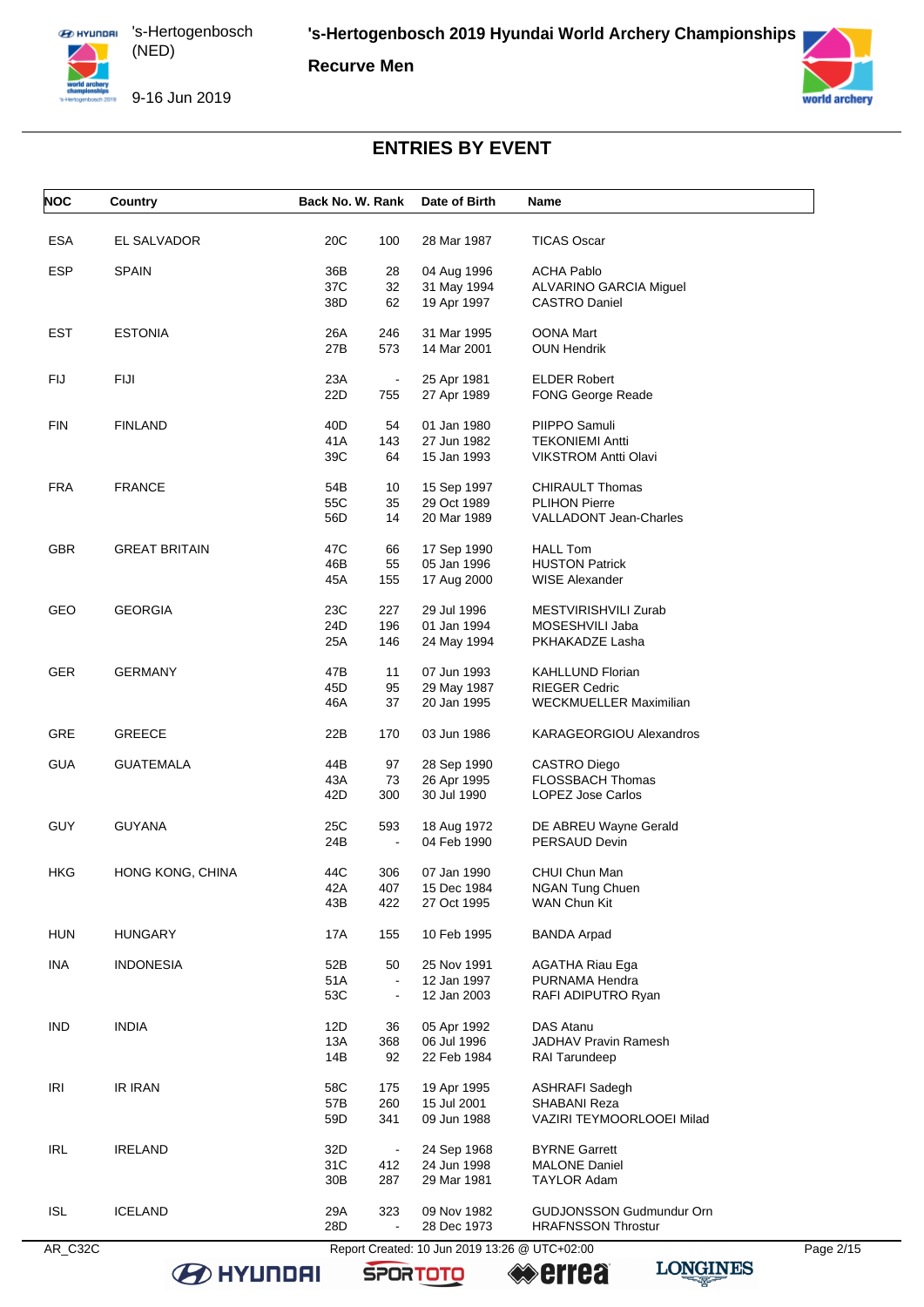**Recurve Men**



9-16 Jun 2019



# **ENTRIES BY EVENT**

| <b>ISRAEL</b><br>15D<br>338<br>01 Sep 1998<br><b>SHANNY Itay</b><br><b>ISV</b><br>29B<br>VIRGIN ISLANDS, US<br>593<br>23 Nov 1971<br><b>ARNOLD Bruce</b><br>28A<br>21 Feb 1965<br><b>COLES William Charles</b><br>$\blacksquare$<br>27D<br>260<br>04 Sep 2001<br><b>D'AMOUR Nicholas</b><br><b>ITALY</b><br>54A<br>33<br>07 May 1983<br>GALIAZZO Marco<br>55B<br>6<br>22 Nov 1987<br><b>NESPOLI Mauro</b><br>56C<br>27 Jun 1996<br>PASQUALUCCI David<br>45<br><b>JAPAN</b><br>50 <sub>B</sub><br>09 Aug 1984<br><b>FURUKAWA Takaharu</b><br>20<br>48D<br>74<br>25 Jan 1997<br><b>KURAYA Tomoaki</b><br>49A<br>48<br>26 Jun 1997<br><b>MUTO Hiroki</b><br>40C<br>KAZAKHSTAN<br>09 Jan 1998<br>29<br><b>ABDULLIN IIfat</b><br>41D<br>38<br>13 Dec 1989<br><b>GANKIN Denis</b><br>39B<br>25<br>11 Apr 1996<br>MUSSAYEV Sanzhar<br><b>KOREA</b><br>61C<br>20 Jun 1992<br>4<br>KIM Woojin<br>62D<br><b>LEE Seungyun</b><br>14<br>18 Apr 1995<br>60B<br>$\mathbf{1}$<br>07 Aug 1997<br>LEE Woo Seok<br>51C<br><b>KOSOVO</b><br>27 Dec 2001<br>DVORANI Edi<br>$\sim$<br>53A<br>539<br>22 Jan 1977<br>LUZHNICA Atdhe<br>52D<br>21 Aug 1999<br><b>MALA Drenis</b><br>$\blacksquare$<br>SAUDI ARABIA<br>28B<br>152<br>28 Oct 1994<br><b>ALOTAIBI Fares Mater</b><br>26D<br>539<br>01 Jan 1997<br><b>ALSUBAIE Rashed</b><br>27A<br>162<br>29 Aug 1990<br><b>BINALI Abdalelah</b><br>LAT<br>LATVIA<br>37A<br>469<br>02 Oct 2000<br><b>BLAZE Davis</b><br>38B<br>573<br>26 Nov 1982<br><b>BRUZIS Janis</b><br>36D<br>273<br>01 Sep 1976<br><b>DUBKEVICS Inars</b><br>LTU<br>LITHUANIA<br>15B<br>564<br>20 Jan 1993<br>KOVALEVSKIJ Adrianas<br>13C<br>09 Jul 1977<br><b>MACERNIUS Dalius</b><br>16D<br><b>SLIAUTERIS Modestas</b><br>389<br>14 Nov 1990<br><b>LUX</b><br>LUXEMBOURG<br>19A<br>30 Aug 1984<br><b>HENCKELS Jeff</b><br>87<br>21C<br>199<br>08 May 2000<br>KLEIN Joe<br>20 <sub>B</sub><br>140<br>12 Sep 1996<br><b>KLEIN Pit</b><br><b>MAS</b><br><b>MALAYSIA</b><br>12A<br>22<br>22 Sep 1991<br>MOHAMAD Khairul Anuar<br>15 Jul 1995<br>NOR HASRIN Muhammad Akmal<br>13B<br>51<br>14C<br>56<br>21 Dec 1998<br>ZOLKEPELI Muhamad Zarif Syahiir<br><b>MAW</b><br><b>MALAWI</b><br>16C<br>422<br>06 Jun 1995<br>DAVID Areneo<br><b>MDA</b><br>21A<br>11 Nov 1996<br>OLARU Dan<br><b>MOLDOVA</b><br>16<br><b>MEX</b><br>33A<br><b>MEXICO</b><br>118<br>10 Oct 2000<br>ALVARADO SANTIN Angel David<br>34B<br>43<br><b>ALVAREZ Luis</b><br>13 Apr 1991<br>35C<br>23 Feb 1993<br>44<br><b>BOARDMAN Ernesto</b><br><b>MONGOLIA</b><br>38C<br>22 Jan 1995<br>172<br>BAASANKHUU Adiyasuren<br>36A<br>122<br>20 Dec 1996<br>BAATARKHUYAG Otgonbold<br>37B<br>109<br>12 Apr 1972<br><b>JANTSAN Gantugs</b><br><b>NED</b><br>52C<br>14 Apr 1995<br><b>NETHERLANDS</b><br>7<br>VAN DEN BERG Sjef<br>53D<br>22<br>14 Apr 1991<br>VAN DER VEN Rick<br>51B<br>$\overline{2}$<br>19 Sep 1996<br><b>WIJLER Steve</b><br><b>NOR</b><br><b>NORWAY</b><br>18A<br>26 May 1992<br><b>HAGEN Paul Andre</b><br>184<br>17D<br>12 Jan 1999<br>296<br>HASTHI Sander Thorbjornsen<br>19B<br>14 May 1979<br><b>NESTENG Baard</b> | <b>NOC</b> | Country | Back No. W. Rank | Date of Birth | Name |  |
|----------------------------------------------------------------------------------------------------------------------------------------------------------------------------------------------------------------------------------------------------------------------------------------------------------------------------------------------------------------------------------------------------------------------------------------------------------------------------------------------------------------------------------------------------------------------------------------------------------------------------------------------------------------------------------------------------------------------------------------------------------------------------------------------------------------------------------------------------------------------------------------------------------------------------------------------------------------------------------------------------------------------------------------------------------------------------------------------------------------------------------------------------------------------------------------------------------------------------------------------------------------------------------------------------------------------------------------------------------------------------------------------------------------------------------------------------------------------------------------------------------------------------------------------------------------------------------------------------------------------------------------------------------------------------------------------------------------------------------------------------------------------------------------------------------------------------------------------------------------------------------------------------------------------------------------------------------------------------------------------------------------------------------------------------------------------------------------------------------------------------------------------------------------------------------------------------------------------------------------------------------------------------------------------------------------------------------------------------------------------------------------------------------------------------------------------------------------------------------------------------------------------------------------------------------------------------------------------------------------------------------------------------------------------------------------------------------------------------------------------------------------------------------------------------------------------------------------------------------------------------------------------------------------------------------------------------------------------------------------------------------------------------------------------------------------------------------------------------|------------|---------|------------------|---------------|------|--|
|                                                                                                                                                                                                                                                                                                                                                                                                                                                                                                                                                                                                                                                                                                                                                                                                                                                                                                                                                                                                                                                                                                                                                                                                                                                                                                                                                                                                                                                                                                                                                                                                                                                                                                                                                                                                                                                                                                                                                                                                                                                                                                                                                                                                                                                                                                                                                                                                                                                                                                                                                                                                                                                                                                                                                                                                                                                                                                                                                                                                                                                                                                    | <b>ISR</b> |         |                  |               |      |  |
|                                                                                                                                                                                                                                                                                                                                                                                                                                                                                                                                                                                                                                                                                                                                                                                                                                                                                                                                                                                                                                                                                                                                                                                                                                                                                                                                                                                                                                                                                                                                                                                                                                                                                                                                                                                                                                                                                                                                                                                                                                                                                                                                                                                                                                                                                                                                                                                                                                                                                                                                                                                                                                                                                                                                                                                                                                                                                                                                                                                                                                                                                                    |            |         |                  |               |      |  |
|                                                                                                                                                                                                                                                                                                                                                                                                                                                                                                                                                                                                                                                                                                                                                                                                                                                                                                                                                                                                                                                                                                                                                                                                                                                                                                                                                                                                                                                                                                                                                                                                                                                                                                                                                                                                                                                                                                                                                                                                                                                                                                                                                                                                                                                                                                                                                                                                                                                                                                                                                                                                                                                                                                                                                                                                                                                                                                                                                                                                                                                                                                    |            |         |                  |               |      |  |
|                                                                                                                                                                                                                                                                                                                                                                                                                                                                                                                                                                                                                                                                                                                                                                                                                                                                                                                                                                                                                                                                                                                                                                                                                                                                                                                                                                                                                                                                                                                                                                                                                                                                                                                                                                                                                                                                                                                                                                                                                                                                                                                                                                                                                                                                                                                                                                                                                                                                                                                                                                                                                                                                                                                                                                                                                                                                                                                                                                                                                                                                                                    |            |         |                  |               |      |  |
|                                                                                                                                                                                                                                                                                                                                                                                                                                                                                                                                                                                                                                                                                                                                                                                                                                                                                                                                                                                                                                                                                                                                                                                                                                                                                                                                                                                                                                                                                                                                                                                                                                                                                                                                                                                                                                                                                                                                                                                                                                                                                                                                                                                                                                                                                                                                                                                                                                                                                                                                                                                                                                                                                                                                                                                                                                                                                                                                                                                                                                                                                                    | <b>ITA</b> |         |                  |               |      |  |
|                                                                                                                                                                                                                                                                                                                                                                                                                                                                                                                                                                                                                                                                                                                                                                                                                                                                                                                                                                                                                                                                                                                                                                                                                                                                                                                                                                                                                                                                                                                                                                                                                                                                                                                                                                                                                                                                                                                                                                                                                                                                                                                                                                                                                                                                                                                                                                                                                                                                                                                                                                                                                                                                                                                                                                                                                                                                                                                                                                                                                                                                                                    |            |         |                  |               |      |  |
|                                                                                                                                                                                                                                                                                                                                                                                                                                                                                                                                                                                                                                                                                                                                                                                                                                                                                                                                                                                                                                                                                                                                                                                                                                                                                                                                                                                                                                                                                                                                                                                                                                                                                                                                                                                                                                                                                                                                                                                                                                                                                                                                                                                                                                                                                                                                                                                                                                                                                                                                                                                                                                                                                                                                                                                                                                                                                                                                                                                                                                                                                                    |            |         |                  |               |      |  |
|                                                                                                                                                                                                                                                                                                                                                                                                                                                                                                                                                                                                                                                                                                                                                                                                                                                                                                                                                                                                                                                                                                                                                                                                                                                                                                                                                                                                                                                                                                                                                                                                                                                                                                                                                                                                                                                                                                                                                                                                                                                                                                                                                                                                                                                                                                                                                                                                                                                                                                                                                                                                                                                                                                                                                                                                                                                                                                                                                                                                                                                                                                    | <b>JPN</b> |         |                  |               |      |  |
|                                                                                                                                                                                                                                                                                                                                                                                                                                                                                                                                                                                                                                                                                                                                                                                                                                                                                                                                                                                                                                                                                                                                                                                                                                                                                                                                                                                                                                                                                                                                                                                                                                                                                                                                                                                                                                                                                                                                                                                                                                                                                                                                                                                                                                                                                                                                                                                                                                                                                                                                                                                                                                                                                                                                                                                                                                                                                                                                                                                                                                                                                                    |            |         |                  |               |      |  |
|                                                                                                                                                                                                                                                                                                                                                                                                                                                                                                                                                                                                                                                                                                                                                                                                                                                                                                                                                                                                                                                                                                                                                                                                                                                                                                                                                                                                                                                                                                                                                                                                                                                                                                                                                                                                                                                                                                                                                                                                                                                                                                                                                                                                                                                                                                                                                                                                                                                                                                                                                                                                                                                                                                                                                                                                                                                                                                                                                                                                                                                                                                    |            |         |                  |               |      |  |
|                                                                                                                                                                                                                                                                                                                                                                                                                                                                                                                                                                                                                                                                                                                                                                                                                                                                                                                                                                                                                                                                                                                                                                                                                                                                                                                                                                                                                                                                                                                                                                                                                                                                                                                                                                                                                                                                                                                                                                                                                                                                                                                                                                                                                                                                                                                                                                                                                                                                                                                                                                                                                                                                                                                                                                                                                                                                                                                                                                                                                                                                                                    | KAZ        |         |                  |               |      |  |
|                                                                                                                                                                                                                                                                                                                                                                                                                                                                                                                                                                                                                                                                                                                                                                                                                                                                                                                                                                                                                                                                                                                                                                                                                                                                                                                                                                                                                                                                                                                                                                                                                                                                                                                                                                                                                                                                                                                                                                                                                                                                                                                                                                                                                                                                                                                                                                                                                                                                                                                                                                                                                                                                                                                                                                                                                                                                                                                                                                                                                                                                                                    |            |         |                  |               |      |  |
|                                                                                                                                                                                                                                                                                                                                                                                                                                                                                                                                                                                                                                                                                                                                                                                                                                                                                                                                                                                                                                                                                                                                                                                                                                                                                                                                                                                                                                                                                                                                                                                                                                                                                                                                                                                                                                                                                                                                                                                                                                                                                                                                                                                                                                                                                                                                                                                                                                                                                                                                                                                                                                                                                                                                                                                                                                                                                                                                                                                                                                                                                                    |            |         |                  |               |      |  |
|                                                                                                                                                                                                                                                                                                                                                                                                                                                                                                                                                                                                                                                                                                                                                                                                                                                                                                                                                                                                                                                                                                                                                                                                                                                                                                                                                                                                                                                                                                                                                                                                                                                                                                                                                                                                                                                                                                                                                                                                                                                                                                                                                                                                                                                                                                                                                                                                                                                                                                                                                                                                                                                                                                                                                                                                                                                                                                                                                                                                                                                                                                    | <b>KOR</b> |         |                  |               |      |  |
|                                                                                                                                                                                                                                                                                                                                                                                                                                                                                                                                                                                                                                                                                                                                                                                                                                                                                                                                                                                                                                                                                                                                                                                                                                                                                                                                                                                                                                                                                                                                                                                                                                                                                                                                                                                                                                                                                                                                                                                                                                                                                                                                                                                                                                                                                                                                                                                                                                                                                                                                                                                                                                                                                                                                                                                                                                                                                                                                                                                                                                                                                                    |            |         |                  |               |      |  |
|                                                                                                                                                                                                                                                                                                                                                                                                                                                                                                                                                                                                                                                                                                                                                                                                                                                                                                                                                                                                                                                                                                                                                                                                                                                                                                                                                                                                                                                                                                                                                                                                                                                                                                                                                                                                                                                                                                                                                                                                                                                                                                                                                                                                                                                                                                                                                                                                                                                                                                                                                                                                                                                                                                                                                                                                                                                                                                                                                                                                                                                                                                    |            |         |                  |               |      |  |
|                                                                                                                                                                                                                                                                                                                                                                                                                                                                                                                                                                                                                                                                                                                                                                                                                                                                                                                                                                                                                                                                                                                                                                                                                                                                                                                                                                                                                                                                                                                                                                                                                                                                                                                                                                                                                                                                                                                                                                                                                                                                                                                                                                                                                                                                                                                                                                                                                                                                                                                                                                                                                                                                                                                                                                                                                                                                                                                                                                                                                                                                                                    | <b>KOS</b> |         |                  |               |      |  |
|                                                                                                                                                                                                                                                                                                                                                                                                                                                                                                                                                                                                                                                                                                                                                                                                                                                                                                                                                                                                                                                                                                                                                                                                                                                                                                                                                                                                                                                                                                                                                                                                                                                                                                                                                                                                                                                                                                                                                                                                                                                                                                                                                                                                                                                                                                                                                                                                                                                                                                                                                                                                                                                                                                                                                                                                                                                                                                                                                                                                                                                                                                    |            |         |                  |               |      |  |
|                                                                                                                                                                                                                                                                                                                                                                                                                                                                                                                                                                                                                                                                                                                                                                                                                                                                                                                                                                                                                                                                                                                                                                                                                                                                                                                                                                                                                                                                                                                                                                                                                                                                                                                                                                                                                                                                                                                                                                                                                                                                                                                                                                                                                                                                                                                                                                                                                                                                                                                                                                                                                                                                                                                                                                                                                                                                                                                                                                                                                                                                                                    |            |         |                  |               |      |  |
|                                                                                                                                                                                                                                                                                                                                                                                                                                                                                                                                                                                                                                                                                                                                                                                                                                                                                                                                                                                                                                                                                                                                                                                                                                                                                                                                                                                                                                                                                                                                                                                                                                                                                                                                                                                                                                                                                                                                                                                                                                                                                                                                                                                                                                                                                                                                                                                                                                                                                                                                                                                                                                                                                                                                                                                                                                                                                                                                                                                                                                                                                                    | <b>KSA</b> |         |                  |               |      |  |
|                                                                                                                                                                                                                                                                                                                                                                                                                                                                                                                                                                                                                                                                                                                                                                                                                                                                                                                                                                                                                                                                                                                                                                                                                                                                                                                                                                                                                                                                                                                                                                                                                                                                                                                                                                                                                                                                                                                                                                                                                                                                                                                                                                                                                                                                                                                                                                                                                                                                                                                                                                                                                                                                                                                                                                                                                                                                                                                                                                                                                                                                                                    |            |         |                  |               |      |  |
|                                                                                                                                                                                                                                                                                                                                                                                                                                                                                                                                                                                                                                                                                                                                                                                                                                                                                                                                                                                                                                                                                                                                                                                                                                                                                                                                                                                                                                                                                                                                                                                                                                                                                                                                                                                                                                                                                                                                                                                                                                                                                                                                                                                                                                                                                                                                                                                                                                                                                                                                                                                                                                                                                                                                                                                                                                                                                                                                                                                                                                                                                                    |            |         |                  |               |      |  |
|                                                                                                                                                                                                                                                                                                                                                                                                                                                                                                                                                                                                                                                                                                                                                                                                                                                                                                                                                                                                                                                                                                                                                                                                                                                                                                                                                                                                                                                                                                                                                                                                                                                                                                                                                                                                                                                                                                                                                                                                                                                                                                                                                                                                                                                                                                                                                                                                                                                                                                                                                                                                                                                                                                                                                                                                                                                                                                                                                                                                                                                                                                    |            |         |                  |               |      |  |
|                                                                                                                                                                                                                                                                                                                                                                                                                                                                                                                                                                                                                                                                                                                                                                                                                                                                                                                                                                                                                                                                                                                                                                                                                                                                                                                                                                                                                                                                                                                                                                                                                                                                                                                                                                                                                                                                                                                                                                                                                                                                                                                                                                                                                                                                                                                                                                                                                                                                                                                                                                                                                                                                                                                                                                                                                                                                                                                                                                                                                                                                                                    |            |         |                  |               |      |  |
|                                                                                                                                                                                                                                                                                                                                                                                                                                                                                                                                                                                                                                                                                                                                                                                                                                                                                                                                                                                                                                                                                                                                                                                                                                                                                                                                                                                                                                                                                                                                                                                                                                                                                                                                                                                                                                                                                                                                                                                                                                                                                                                                                                                                                                                                                                                                                                                                                                                                                                                                                                                                                                                                                                                                                                                                                                                                                                                                                                                                                                                                                                    |            |         |                  |               |      |  |
|                                                                                                                                                                                                                                                                                                                                                                                                                                                                                                                                                                                                                                                                                                                                                                                                                                                                                                                                                                                                                                                                                                                                                                                                                                                                                                                                                                                                                                                                                                                                                                                                                                                                                                                                                                                                                                                                                                                                                                                                                                                                                                                                                                                                                                                                                                                                                                                                                                                                                                                                                                                                                                                                                                                                                                                                                                                                                                                                                                                                                                                                                                    |            |         |                  |               |      |  |
|                                                                                                                                                                                                                                                                                                                                                                                                                                                                                                                                                                                                                                                                                                                                                                                                                                                                                                                                                                                                                                                                                                                                                                                                                                                                                                                                                                                                                                                                                                                                                                                                                                                                                                                                                                                                                                                                                                                                                                                                                                                                                                                                                                                                                                                                                                                                                                                                                                                                                                                                                                                                                                                                                                                                                                                                                                                                                                                                                                                                                                                                                                    |            |         |                  |               |      |  |
|                                                                                                                                                                                                                                                                                                                                                                                                                                                                                                                                                                                                                                                                                                                                                                                                                                                                                                                                                                                                                                                                                                                                                                                                                                                                                                                                                                                                                                                                                                                                                                                                                                                                                                                                                                                                                                                                                                                                                                                                                                                                                                                                                                                                                                                                                                                                                                                                                                                                                                                                                                                                                                                                                                                                                                                                                                                                                                                                                                                                                                                                                                    |            |         |                  |               |      |  |
|                                                                                                                                                                                                                                                                                                                                                                                                                                                                                                                                                                                                                                                                                                                                                                                                                                                                                                                                                                                                                                                                                                                                                                                                                                                                                                                                                                                                                                                                                                                                                                                                                                                                                                                                                                                                                                                                                                                                                                                                                                                                                                                                                                                                                                                                                                                                                                                                                                                                                                                                                                                                                                                                                                                                                                                                                                                                                                                                                                                                                                                                                                    |            |         |                  |               |      |  |
|                                                                                                                                                                                                                                                                                                                                                                                                                                                                                                                                                                                                                                                                                                                                                                                                                                                                                                                                                                                                                                                                                                                                                                                                                                                                                                                                                                                                                                                                                                                                                                                                                                                                                                                                                                                                                                                                                                                                                                                                                                                                                                                                                                                                                                                                                                                                                                                                                                                                                                                                                                                                                                                                                                                                                                                                                                                                                                                                                                                                                                                                                                    |            |         |                  |               |      |  |
|                                                                                                                                                                                                                                                                                                                                                                                                                                                                                                                                                                                                                                                                                                                                                                                                                                                                                                                                                                                                                                                                                                                                                                                                                                                                                                                                                                                                                                                                                                                                                                                                                                                                                                                                                                                                                                                                                                                                                                                                                                                                                                                                                                                                                                                                                                                                                                                                                                                                                                                                                                                                                                                                                                                                                                                                                                                                                                                                                                                                                                                                                                    |            |         |                  |               |      |  |
|                                                                                                                                                                                                                                                                                                                                                                                                                                                                                                                                                                                                                                                                                                                                                                                                                                                                                                                                                                                                                                                                                                                                                                                                                                                                                                                                                                                                                                                                                                                                                                                                                                                                                                                                                                                                                                                                                                                                                                                                                                                                                                                                                                                                                                                                                                                                                                                                                                                                                                                                                                                                                                                                                                                                                                                                                                                                                                                                                                                                                                                                                                    |            |         |                  |               |      |  |
|                                                                                                                                                                                                                                                                                                                                                                                                                                                                                                                                                                                                                                                                                                                                                                                                                                                                                                                                                                                                                                                                                                                                                                                                                                                                                                                                                                                                                                                                                                                                                                                                                                                                                                                                                                                                                                                                                                                                                                                                                                                                                                                                                                                                                                                                                                                                                                                                                                                                                                                                                                                                                                                                                                                                                                                                                                                                                                                                                                                                                                                                                                    |            |         |                  |               |      |  |
|                                                                                                                                                                                                                                                                                                                                                                                                                                                                                                                                                                                                                                                                                                                                                                                                                                                                                                                                                                                                                                                                                                                                                                                                                                                                                                                                                                                                                                                                                                                                                                                                                                                                                                                                                                                                                                                                                                                                                                                                                                                                                                                                                                                                                                                                                                                                                                                                                                                                                                                                                                                                                                                                                                                                                                                                                                                                                                                                                                                                                                                                                                    |            |         |                  |               |      |  |
|                                                                                                                                                                                                                                                                                                                                                                                                                                                                                                                                                                                                                                                                                                                                                                                                                                                                                                                                                                                                                                                                                                                                                                                                                                                                                                                                                                                                                                                                                                                                                                                                                                                                                                                                                                                                                                                                                                                                                                                                                                                                                                                                                                                                                                                                                                                                                                                                                                                                                                                                                                                                                                                                                                                                                                                                                                                                                                                                                                                                                                                                                                    |            |         |                  |               |      |  |
|                                                                                                                                                                                                                                                                                                                                                                                                                                                                                                                                                                                                                                                                                                                                                                                                                                                                                                                                                                                                                                                                                                                                                                                                                                                                                                                                                                                                                                                                                                                                                                                                                                                                                                                                                                                                                                                                                                                                                                                                                                                                                                                                                                                                                                                                                                                                                                                                                                                                                                                                                                                                                                                                                                                                                                                                                                                                                                                                                                                                                                                                                                    |            |         |                  |               |      |  |
|                                                                                                                                                                                                                                                                                                                                                                                                                                                                                                                                                                                                                                                                                                                                                                                                                                                                                                                                                                                                                                                                                                                                                                                                                                                                                                                                                                                                                                                                                                                                                                                                                                                                                                                                                                                                                                                                                                                                                                                                                                                                                                                                                                                                                                                                                                                                                                                                                                                                                                                                                                                                                                                                                                                                                                                                                                                                                                                                                                                                                                                                                                    |            |         |                  |               |      |  |
|                                                                                                                                                                                                                                                                                                                                                                                                                                                                                                                                                                                                                                                                                                                                                                                                                                                                                                                                                                                                                                                                                                                                                                                                                                                                                                                                                                                                                                                                                                                                                                                                                                                                                                                                                                                                                                                                                                                                                                                                                                                                                                                                                                                                                                                                                                                                                                                                                                                                                                                                                                                                                                                                                                                                                                                                                                                                                                                                                                                                                                                                                                    |            |         |                  |               |      |  |
|                                                                                                                                                                                                                                                                                                                                                                                                                                                                                                                                                                                                                                                                                                                                                                                                                                                                                                                                                                                                                                                                                                                                                                                                                                                                                                                                                                                                                                                                                                                                                                                                                                                                                                                                                                                                                                                                                                                                                                                                                                                                                                                                                                                                                                                                                                                                                                                                                                                                                                                                                                                                                                                                                                                                                                                                                                                                                                                                                                                                                                                                                                    |            |         |                  |               |      |  |
|                                                                                                                                                                                                                                                                                                                                                                                                                                                                                                                                                                                                                                                                                                                                                                                                                                                                                                                                                                                                                                                                                                                                                                                                                                                                                                                                                                                                                                                                                                                                                                                                                                                                                                                                                                                                                                                                                                                                                                                                                                                                                                                                                                                                                                                                                                                                                                                                                                                                                                                                                                                                                                                                                                                                                                                                                                                                                                                                                                                                                                                                                                    | <b>MGL</b> |         |                  |               |      |  |
|                                                                                                                                                                                                                                                                                                                                                                                                                                                                                                                                                                                                                                                                                                                                                                                                                                                                                                                                                                                                                                                                                                                                                                                                                                                                                                                                                                                                                                                                                                                                                                                                                                                                                                                                                                                                                                                                                                                                                                                                                                                                                                                                                                                                                                                                                                                                                                                                                                                                                                                                                                                                                                                                                                                                                                                                                                                                                                                                                                                                                                                                                                    |            |         |                  |               |      |  |
|                                                                                                                                                                                                                                                                                                                                                                                                                                                                                                                                                                                                                                                                                                                                                                                                                                                                                                                                                                                                                                                                                                                                                                                                                                                                                                                                                                                                                                                                                                                                                                                                                                                                                                                                                                                                                                                                                                                                                                                                                                                                                                                                                                                                                                                                                                                                                                                                                                                                                                                                                                                                                                                                                                                                                                                                                                                                                                                                                                                                                                                                                                    |            |         |                  |               |      |  |
|                                                                                                                                                                                                                                                                                                                                                                                                                                                                                                                                                                                                                                                                                                                                                                                                                                                                                                                                                                                                                                                                                                                                                                                                                                                                                                                                                                                                                                                                                                                                                                                                                                                                                                                                                                                                                                                                                                                                                                                                                                                                                                                                                                                                                                                                                                                                                                                                                                                                                                                                                                                                                                                                                                                                                                                                                                                                                                                                                                                                                                                                                                    |            |         |                  |               |      |  |
|                                                                                                                                                                                                                                                                                                                                                                                                                                                                                                                                                                                                                                                                                                                                                                                                                                                                                                                                                                                                                                                                                                                                                                                                                                                                                                                                                                                                                                                                                                                                                                                                                                                                                                                                                                                                                                                                                                                                                                                                                                                                                                                                                                                                                                                                                                                                                                                                                                                                                                                                                                                                                                                                                                                                                                                                                                                                                                                                                                                                                                                                                                    |            |         |                  |               |      |  |
|                                                                                                                                                                                                                                                                                                                                                                                                                                                                                                                                                                                                                                                                                                                                                                                                                                                                                                                                                                                                                                                                                                                                                                                                                                                                                                                                                                                                                                                                                                                                                                                                                                                                                                                                                                                                                                                                                                                                                                                                                                                                                                                                                                                                                                                                                                                                                                                                                                                                                                                                                                                                                                                                                                                                                                                                                                                                                                                                                                                                                                                                                                    |            |         |                  |               |      |  |
|                                                                                                                                                                                                                                                                                                                                                                                                                                                                                                                                                                                                                                                                                                                                                                                                                                                                                                                                                                                                                                                                                                                                                                                                                                                                                                                                                                                                                                                                                                                                                                                                                                                                                                                                                                                                                                                                                                                                                                                                                                                                                                                                                                                                                                                                                                                                                                                                                                                                                                                                                                                                                                                                                                                                                                                                                                                                                                                                                                                                                                                                                                    |            |         |                  |               |      |  |
|                                                                                                                                                                                                                                                                                                                                                                                                                                                                                                                                                                                                                                                                                                                                                                                                                                                                                                                                                                                                                                                                                                                                                                                                                                                                                                                                                                                                                                                                                                                                                                                                                                                                                                                                                                                                                                                                                                                                                                                                                                                                                                                                                                                                                                                                                                                                                                                                                                                                                                                                                                                                                                                                                                                                                                                                                                                                                                                                                                                                                                                                                                    |            |         |                  |               |      |  |
|                                                                                                                                                                                                                                                                                                                                                                                                                                                                                                                                                                                                                                                                                                                                                                                                                                                                                                                                                                                                                                                                                                                                                                                                                                                                                                                                                                                                                                                                                                                                                                                                                                                                                                                                                                                                                                                                                                                                                                                                                                                                                                                                                                                                                                                                                                                                                                                                                                                                                                                                                                                                                                                                                                                                                                                                                                                                                                                                                                                                                                                                                                    |            |         |                  |               |      |  |

**B** HYUNDAI

**SPORTOTO** 

<del><sup>●</sup></del>errea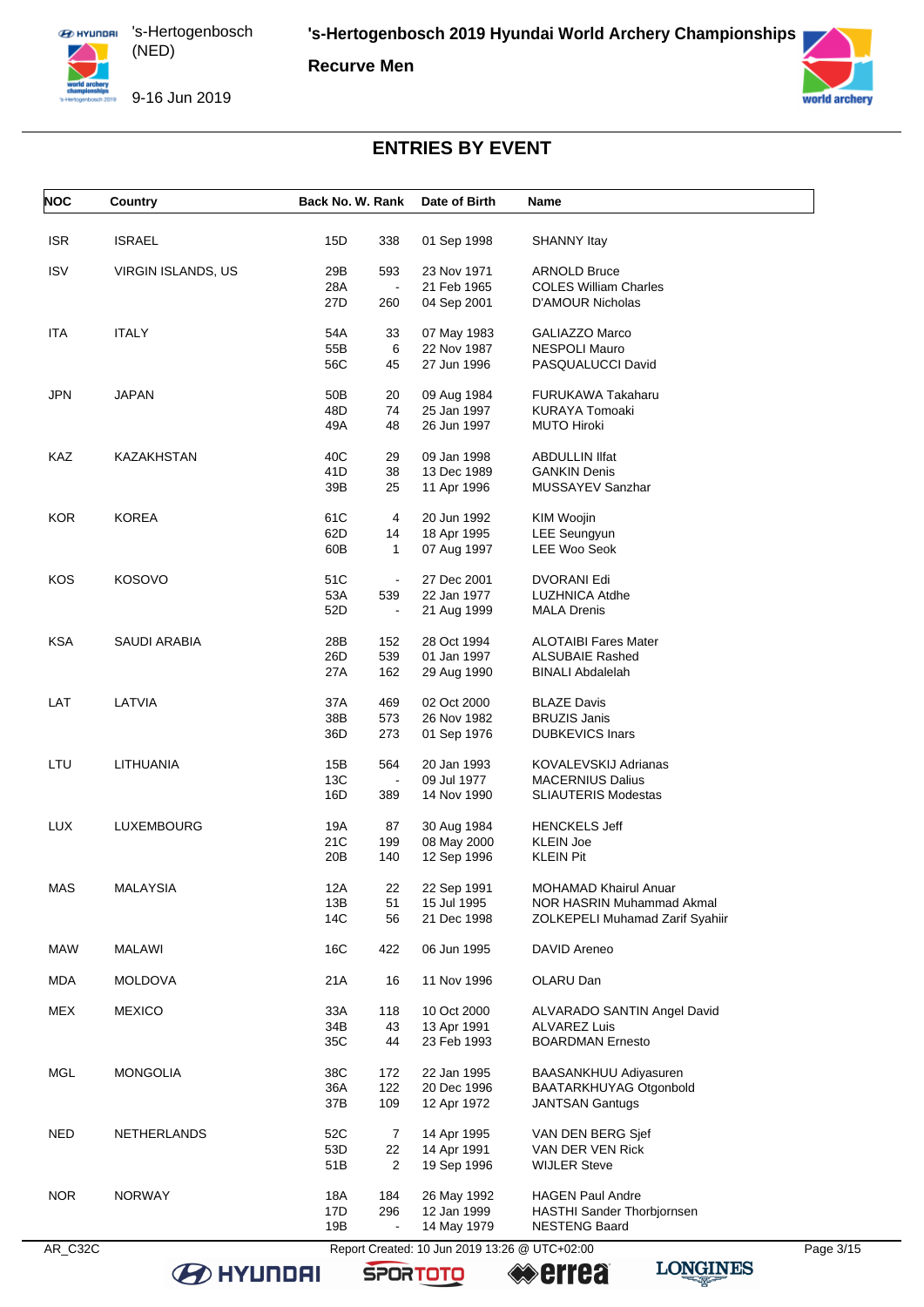**Recurve Men**





# **ENTRIES BY EVENT**

| <b>NOC</b> | Country               | Back No. W. Rank |                       | Date of Birth              | Name                                               |
|------------|-----------------------|------------------|-----------------------|----------------------------|----------------------------------------------------|
| <b>NZL</b> | <b>NEW ZEALAND</b>    | 18C              | 639                   | 06 Jun 1999                | <b>MARTIN-ROBERTS Chayse</b>                       |
|            |                       |                  |                       |                            |                                                    |
| <b>PAR</b> | PARAGUAY              | 17C              | 135                   | 08 Jun 2001                | <b>BENÍTEZ Alejandro</b>                           |
| PHI        | <b>PHILIPPINES</b>    | 23D              | 245                   | 22 Mar 1983                | <b>MATAN Florante F.</b>                           |
|            |                       | 24A              | 255                   | 28 May 1998                | <b>MORENO Luis Gabriel</b>                         |
| POL        | <b>POLAND</b>         | 20 <sub>D</sub>  | 102                   | 03 Feb 2000                |                                                    |
|            |                       | 19C              | 85                    | 02 Dec 1993                | KASPROWSKI Oskar<br>SIERAKOWSKI Kacper             |
|            |                       | 17B              | 223                   | 15 Mar 1997                | <b>SZAFRAN Marek</b>                               |
|            |                       |                  |                       |                            |                                                    |
| <b>POR</b> | PORTUGAL              | 57D<br>59B       | $\blacksquare$<br>201 | 27 Jan 2001                | <b>CARNEIRO Nuno</b><br><b>GONCALVES Luis</b>      |
|            |                       | 58A              | 412                   | 28 Aug 1993<br>07 Feb 2002 | <b>MATOS Tiago</b>                                 |
|            |                       |                  |                       |                            |                                                    |
| QAT        | QATAR                 | 18B              | 671                   | 24 Nov 1992                | ALOBADI Abdulaziz Ahmed A                          |
| <b>ROU</b> | <b>ROMANIA</b>        | 28C              | 182                   | 16 Jan 1994                | DANILA Andrei                                      |
|            |                       | 29D              | 149                   | 01 Dec 1971                | <b>IEPURI Ghenadi</b>                              |
|            |                       |                  |                       |                            |                                                    |
| <b>RUS</b> | <b>RUSSIA</b>         | 45C              | 65                    | 01 Jun 1998                | <b>IRDYNEEV Erdem</b>                              |
|            |                       | 47A<br>46D       | 17<br>351             | 02 Nov 1995<br>27 May 1994 | <b>MAKHNENKO Artem</b><br><b>TSYNGUEV Beligto</b>  |
|            |                       |                  |                       |                            |                                                    |
| <b>SLO</b> | <b>SLOVENIA</b>       | 34D              | 91                    | 02 Feb 1996                | <b>BIZJAK Rok</b>                                  |
|            |                       | 35A              | 115                   | 25 Dec 1999                | RAVNIKAR Ziga                                      |
|            |                       | 33C              | 53                    | 02 Nov 1997                | <b>STRAJHAR Gasper</b>                             |
| <b>SMR</b> | <b>SAN MARINO</b>     | 18D              | 329                   | 25 Oct 1993                | FORLANI Jacopo                                     |
| <b>SRB</b> | <b>SERBIA</b>         | 56B              | 214                   | 06 Nov 1995                | <b>BEATOVIC Aleksandar</b>                         |
|            |                       | 55A              | 204                   | 18 Apr 1997                | STEFANOVIC Nikola                                  |
|            |                       | 54D              | 363                   | 18 Jul 1973                | <b>VELIMIROVIC Jovica</b>                          |
| SRI        | <b>SRI LANKA</b>      | 62C              | 386                   | 30 Jul 1979                | AHANGAMA VIDANALAGE Suneth Chandana Abeygunasekara |
|            |                       | 60A              | $\blacksquare$        | 23 Aug 2001                | DALPATADU Ravien                                   |
|            |                       | 61B              | 191                   | 11 Dec 1991                | <b>SAJEEV De Silva</b>                             |
| <b>SUD</b> | <b>SUDAN</b>          | 19D              | 539                   | 01 Nov 1983                | ABDELWAHAB Mahmoud                                 |
| SUI        | SWITZERLAND           | 42C              | 161                   | 05 Oct 1997                | <b>FABER Florian</b>                               |
|            |                       | 43D              | $\blacksquare$        | 17 Jul 1982                | KALAPURAYIL Rajan                                  |
|            |                       | 44 A             | 195                   | 01 Aug 1980                | RUFER Thomas                                       |
| <b>SVK</b> | <b>SLOVAKIA</b>       | 49B              | 351                   | 05 Mar 1995                | <b>DUCHON Juraj</b>                                |
|            |                       | 50C              | 489                   | 04 Dec 1991                | <b>DUCHON Miroslav</b>                             |
|            |                       | 48A              | 271                   | 14 Mar 1996                | HURBAN JR. Vladimir                                |
|            |                       |                  |                       |                            |                                                    |
| <b>SWE</b> | SWEDEN                | 29C<br>30D       | 276<br>$\blacksquare$ | 25 Mar 1993<br>03 Apr 1984 | ANDERSSON Jonathan<br>SJÖBERG Kaj                  |
|            |                       |                  |                       |                            |                                                    |
| <b>TGA</b> | <b>TONGA</b>          | 15C              | 755                   | 25 Feb 1998                | <b>JENSEN Arne</b>                                 |
| <b>THA</b> | <b>THAILAND</b>       | 60D              | 290                   | 13 Jul 2003                | <b>SOITHONG Aitthiwat</b>                          |
|            |                       | 61A              | 86                    | 18 Sep 1987                | <b>THAMWONG Witthaya</b>                           |
|            |                       | 62B              | 116                   | 28 Oct 1975                | THEPNA Denchai                                     |
| <b>TPE</b> | <b>CHINESE TAIPEI</b> | 45B              | 69                    | 25 Apr 1999                | DENG Yu-Cheng                                      |
|            |                       | 47D              | 26                    | 16 Mar 2001                | <b>TANG Chih-Chun</b>                              |
|            |                       | 46C              | 8                     | 06 Jul 1994                | WEI Chun-Heng                                      |
| <b>TUR</b> | <b>TURKEY</b>         | 33B              | 42                    | 21 Jul 2001                | <b>AK Samet</b>                                    |
|            |                       | 34C              | 90                    | 14 May 1991                | <b>BOZLAR Fatih</b>                                |
|            |                       | 35D              | 5                     | 08 Jun 1999                | GAZOZ Mete                                         |

**B** HYUNDAI

AR\_C32C Report Created: 10 Jun 2019 13:26 @ UTC+02:00 Page 4/15

**SPORTOTO**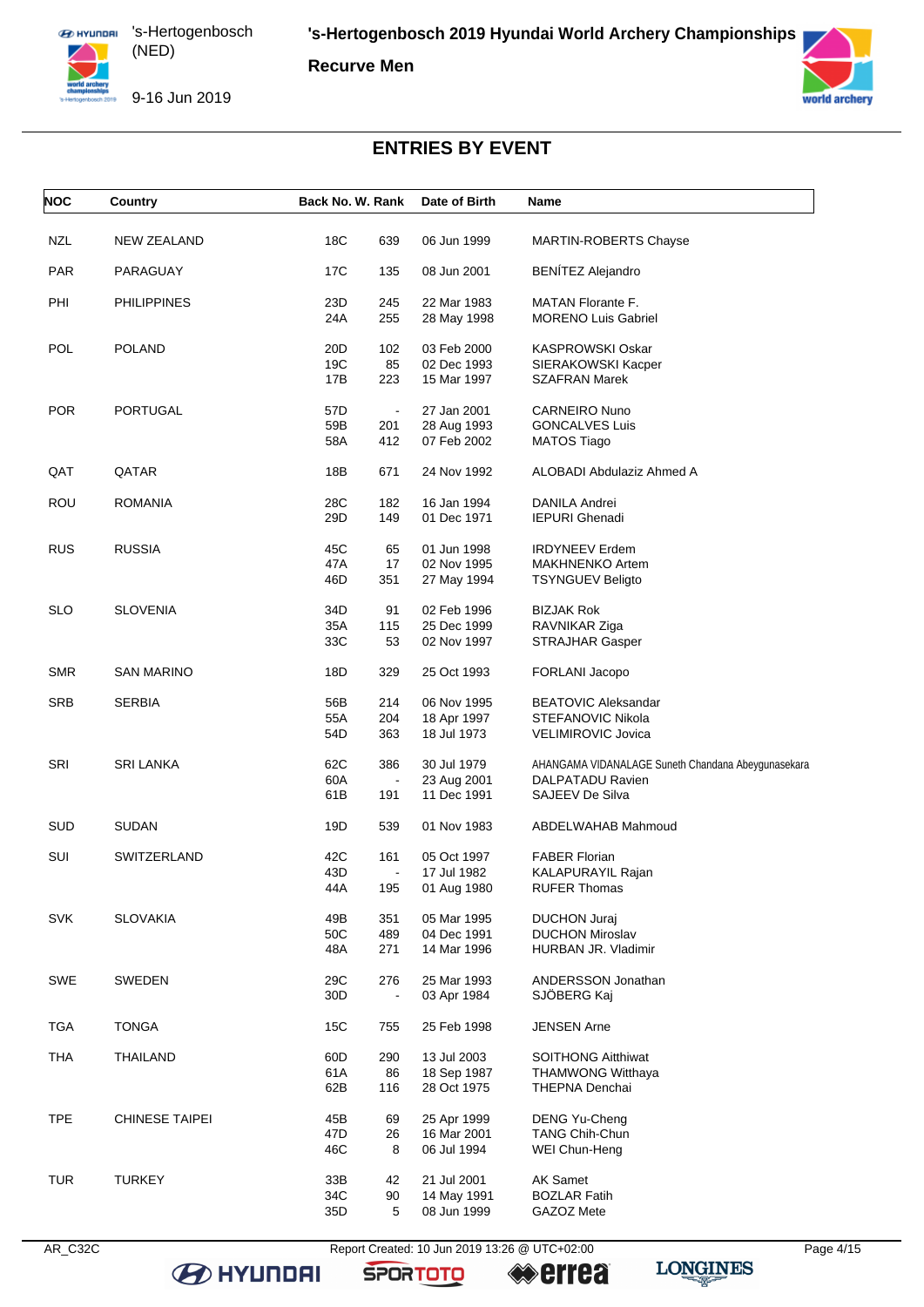**Recurve Men**





# **ENTRIES BY EVENT**

| <b>NOC</b> | Country           | Back No. W. Rank      | Date of Birth | <b>Name</b>                 |
|------------|-------------------|-----------------------|---------------|-----------------------------|
|            |                   |                       |               |                             |
| <b>UKR</b> | <b>UKRAINE</b>    | 49D<br>84             | 27 Aug 1988   | <b>HAVELKO Yuriy</b>        |
|            |                   | 50A<br>34             | 08 Nov 1992   | <b>HUNBIN Oleksii</b>       |
|            |                   | 48C<br>72             | 24 May 1981   | <b>RUBAN Viktor</b>         |
| <b>USA</b> | <b>USA</b>        | 52A<br>3              | 27 Oct 1988   | <b>ELLISON Brady</b>        |
|            |                   | 51D<br>163            | 26 Oct 1978   | STANWOOD Thomas             |
|            |                   | 53B<br>13             | 22 Apr 2000   | <b>WILLIAMS Jack</b>        |
| <b>UZB</b> | <b>UZBEKISTAN</b> | 33D<br>755            | 12 Nov 1999   | <b>ALOVIDDIN Abdulboriv</b> |
|            |                   | 35B<br>202            | 26 Sep 1995   | <b>GAFUROV Zokirjon</b>     |
|            |                   | 34A<br>$\blacksquare$ | 01 Aug 1991   | SODIKOV Jamshid             |
| <b>VIE</b> | <b>VIETNAM</b>    | 13D<br>134            | 19 Sep 1996   | CHU Duc Anh                 |
|            |                   | 14A<br>-              | 21 Aug 2001   | <b>NGUYEN Dat Manh</b>      |
|            |                   | 12B<br>336            | 17 Aug 1996   | <b>NGUYEN Van Duy</b>       |

**B** HYUNDAI

**SPORTOTO** 

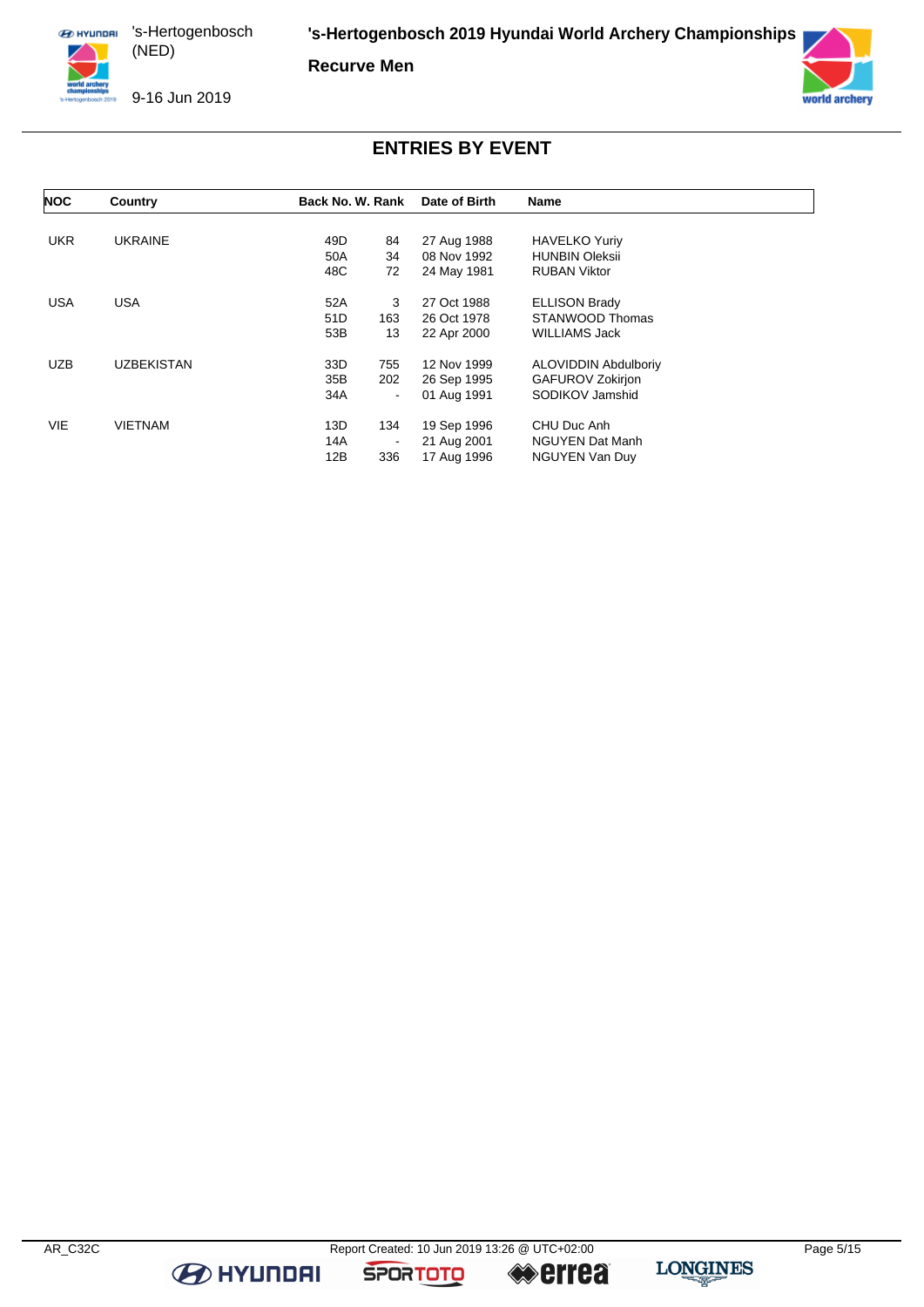**Recurve Women**

9-16 Jun 2019



# **ENTRIES BY EVENT**

| <b>NOC</b> | Country               | Back No. W. Rank         | Date of Birth                                 | Name                                            |           |
|------------|-----------------------|--------------------------|-----------------------------------------------|-------------------------------------------------|-----------|
| <b>AUS</b> | <b>AUSTRALIA</b>      | 30C<br>435               | 15 May 1972                                   | <b>BRIDGER Deonne</b>                           |           |
|            |                       | 28A<br>243               | 31 May 1998                                   | HAYWOOD Sarah                                   |           |
|            |                       | 29B<br>268               | 03 Mar 1998                                   | <b>MAXWORTHY Belinda</b>                        |           |
| AUT        | <b>AUSTRIA</b>        | 46D<br>121               | 15 Feb 1971                                   | <b>RIESS Nina</b>                               |           |
|            |                       | 45C<br>96                | 29 Aug 1999                                   | <b>STRAKA Elisabeth</b>                         |           |
|            |                       | 47A<br>201               | 02 Mar 1994                                   | <b>WOELL Martina</b>                            |           |
| <b>AZE</b> | AZERBAIJAN            | 47C<br>179               | 02 May 2000                                   | GASIMOVA Ozay                                   |           |
|            |                       | 46B<br>208               | 18 Jan 1990                                   | RAMAZANOVA Yaylagul                             |           |
|            |                       | 48D<br>247               | 02 Feb 1987                                   | SIMONOVA Svetlana                               |           |
| <b>BAN</b> | <b>BANGLADESH</b>     | 21C<br>210               | 04 Mar 1992                                   | <b>RAY Beauty</b>                               |           |
| <b>BEL</b> | <b>BELGIUM</b>        | 20 <sub>D</sub><br>111   | 29 Mar 1988                                   | <b>KUSHNIRUK Olena</b>                          |           |
| <b>BHU</b> | <b>BHUTAN</b>         | 19C<br>215               | 11 Sep 1996                                   | <b>DEMA Sonam</b>                               |           |
| <b>BLR</b> | <b>BELARUS</b>        | 17D<br>29                | 25 Aug 1994                                   | DZIOMINSKAYA Karyna                             |           |
|            |                       | 16B<br>37                | 18 Jul 2000                                   | KAZLOUSKAYA Karyna                              |           |
|            |                       | 18C<br>89                | 08 Jan 1978                                   | MARUSAVA Hanna                                  |           |
| <b>BRA</b> | <b>BRAZIL</b>         | 50C<br>69                | 12 Jan 1994                                   | <b>DOS SANTOS Ane Marcelle</b>                  |           |
|            |                       | 49B<br>121               | 21 Jul 1999                                   | MACHADO Ana                                     |           |
|            |                       | 51D<br>121               | 05 Sep 1995                                   | PAULINO DOS SANTOS Graziela                     |           |
|            |                       |                          |                                               |                                                 |           |
| CAN        | CANADA                | 26B<br>105<br>27C<br>226 | 12 Sep 1994<br>22 Nov 1971                    | <b>CHENIER Virginie</b><br><b>EDWARDS Tania</b> |           |
| CHA        | CHAD                  | 16D<br>511               | 29 Jul 1996                                   | <b>HOURTOU Marlyse</b>                          |           |
| <b>CHI</b> | <b>CHILE</b>          | 16C<br>115               | 19 Mar 2002                                   | <b>BASSI</b> Isabella                           |           |
| <b>CHN</b> | PR CHINA              | 40 <sub>D</sub><br>17    | 03 Dec 2000                                   | <b>AN Qixuan</b>                                |           |
|            |                       | 41 A<br>43               | 28 Jul 1997                                   | <b>MENG Fanxu</b>                               |           |
|            |                       | 42B<br>5                 | 01 Feb 1998                                   | <b>ZHENG Yichai</b>                             |           |
| COL        | <b>COLOMBIA</b>       | 46C<br>218               | 20 Apr 2000                                   | <b>ACOSTA GIRALDO Valentina</b>                 |           |
|            |                       | 30<br>48A                | 10 Mar 1986                                   | RENDON Ana Maria                                |           |
|            |                       | 47D<br>91                | 20 Sep 1995                                   | SEPULVEDA Maira                                 |           |
| <b>CRO</b> | <b>CROATIA</b>        | 17A<br>74                | 12 Nov 2002                                   | <b>KOVACIC Tihana</b>                           |           |
| <b>CYP</b> | <b>CYPRUS</b>         | 15A<br>336               | 30 May 1965                                   | KALLENOU Anna                                   |           |
|            |                       | 14C<br>411               | 20 Apr 1994                                   | KOUROUNA Mikaella                               |           |
|            |                       | 13D<br>293               | 07 Nov 1988                                   | MOUSIKOU Elena                                  |           |
| CZE        | <b>CZECH REPUBLIC</b> | 26D<br>343               | 12 May 2000                                   | <b>GRAPOVA Klara</b>                            |           |
|            |                       | 27A<br>111               | 24 Dec 1997                                   | <b>HORACKOVA Marie</b>                          |           |
| <b>DEN</b> | <b>DENMARK</b>        | 44C<br>75                | 29 Jun 1989                                   | <b>DEGN Randi</b>                               |           |
|            |                       | 42A<br>14                | 22 Dec 1991                                   | <b>JAGER Maja</b>                               |           |
|            |                       | 43B<br>180               | 11 Feb 1993                                   | <b>LAURSEN Anne Marie</b>                       |           |
| <b>ESP</b> | <b>SPAIN</b>          | 13C<br>49                | 25 Jun 2001                                   | <b>CANALES Elia</b>                             |           |
|            |                       | 15B<br>33                | 22 Dec 1999                                   | <b>GALISTEO Monica</b>                          |           |
|            |                       | 14A<br>16                | 17 Apr 1997                                   | <b>MARIN Alicia</b>                             |           |
| <b>EST</b> | <b>ESTONIA</b>        | 15D<br>209               | 10 Aug 2000                                   | <b>LILIENTHAL Triinu</b>                        |           |
|            |                       | 17B<br>81                | 01 Jun 1994                                   | NURMSALU Laura                                  |           |
|            |                       | 16A<br>105               | 01 Dec 1993                                   | <b>PARNAT Reena</b>                             |           |
| <b>FIN</b> | <b>FINLAND</b>        | 32D<br>299               | 20 May 1982                                   | <b>BOTTINELLI Gajane</b>                        |           |
|            |                       | 31C<br>94                | 14 Nov 1983                                   | <b>KUOPPA Taru</b>                              |           |
|            |                       | 33A<br>343               | 07 Sep 1994                                   | <b>TUKIAINEN lida</b>                           |           |
| AR_C32C    |                       |                          | Report Created: 10 Jun 2019 13:26 @ UTC+02:00 |                                                 | Page 6/15 |

**SPORTOTO** 

**BE HYUNDAI** 

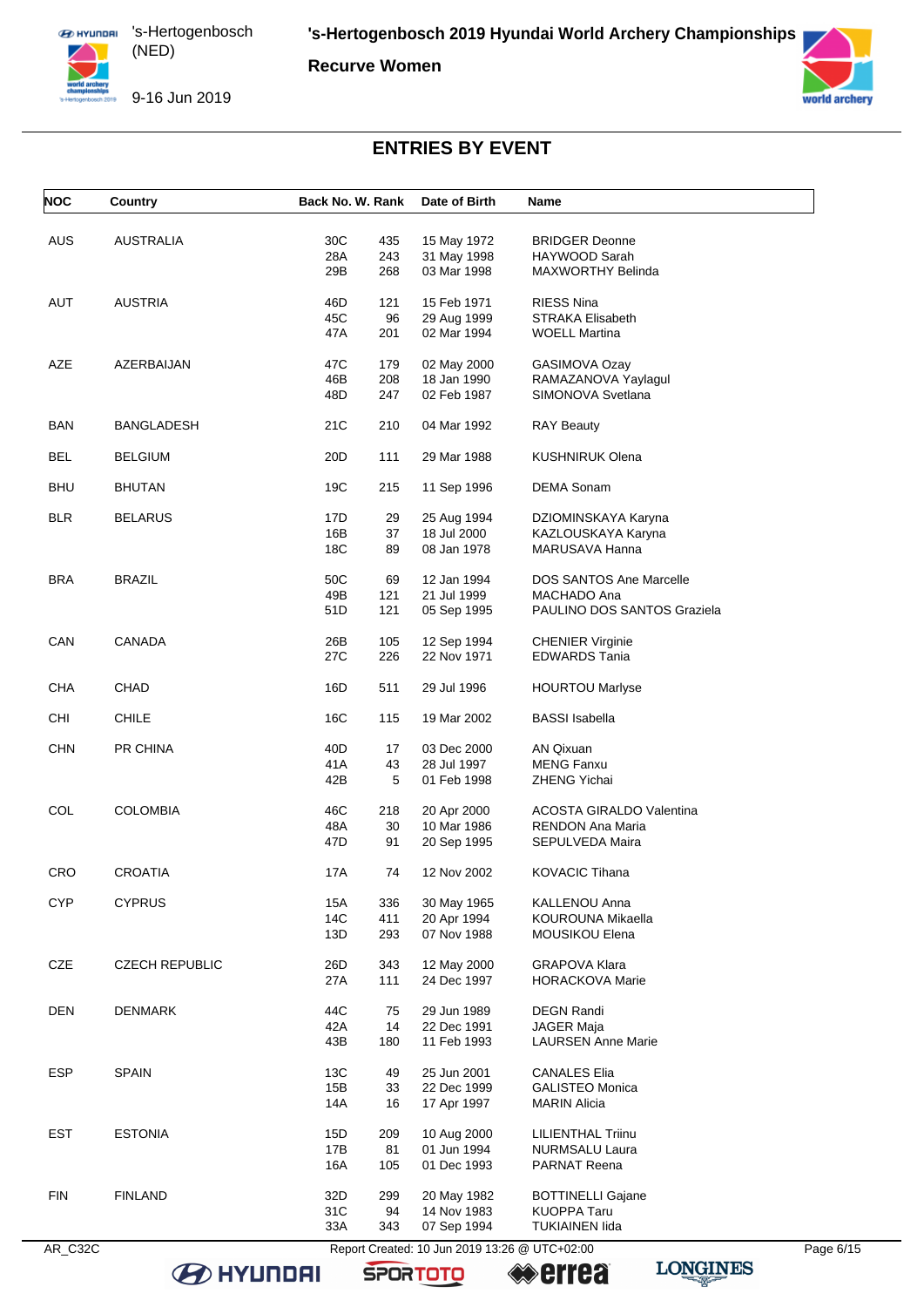

**Recurve Women**

9-16 Jun 2019



# **ENTRIES BY EVENT**

| <b>NOC</b> | Country              | Back No. W. Rank |                | Date of Birth | Name                        |
|------------|----------------------|------------------|----------------|---------------|-----------------------------|
| <b>FRA</b> | <b>FRANCE</b>        | 20B              | 23             | 14 Oct 1996   | <b>ADICEOM Audrey</b>       |
|            |                      | 18D              | 97             | 10 Apr 2000   | <b>BARBELIN Lisa</b>        |
|            |                      | 19A              | 11             | 04 Oct 1997   | <b>GAUBIL Melanie</b>       |
| <b>GBR</b> | <b>GREAT BRITAIN</b> | 34A              | 71             | 16 Oct 1992   | <b>BETTLES Sarah</b>        |
|            |                      | 33D              | 52             | 18 Sep 1983   | FOLKARD Naomi               |
|            |                      | 35B              | 39             | 13 Mar 1997   | <b>PITMAN Bryony</b>        |
| GEO        | <b>GEORGIA</b>       | 40B              | 343            | 16 Jul 1998   | <b>ARJEVANIDZE Ira</b>      |
|            |                      | 39A              | 34             | 02 Feb 1974   | <b>NARIMANIDZE Khatuna</b>  |
|            |                      | 41C              | 111            | 01 Jun 1996   | PHUTKARADZE Tsiko           |
| <b>GER</b> | <b>GERMANY</b>       | 51A              | 13             | 19 Apr 1996   | <b>KROPPEN Michelle</b>     |
|            |                      | 50 <sub>D</sub>  | 24             | 03 Jul 1989   | <b>RICHTER Elena</b>        |
|            |                      | 49C              | $\overline{7}$ | 12 Apr 1988   | <b>UNRUH Lisa</b>           |
| <b>GRE</b> | <b>GREECE</b>        | 29C              | 185            | 20 Jun 1995   | GKORILA Anatoli Martha      |
|            |                      | 28B              | 203            | 17 Jun 1974   | PSARRA Evangelia            |
| <b>GUA</b> | <b>GUATEMALA</b>     | 19D              | 149            | 24 Nov 1999   | PELLECER Cinthya            |
| HKG        | HONG KONG, CHINA     | 26C              | 527            | 22 Aug 1982   | CHENG Ching Yi              |
|            |                      | 25B              | 218            | 14 Jul 1972   | LAM Shuk Ching Ada          |
|            |                      | 27D              | 197            | 14 Mar 1995   | <b>WU Sze Yan</b>           |
| INA        | <b>INDONESIA</b>     | 31D              | 63             | 16 Mar 1997   | CHOIRUNISA Diananda         |
|            |                      | 33B              | 615            | 20 Sep 1993   | KUSUMAWARDANI Titik         |
|            |                      | 32A              | 129            | 08 Apr 1994   | LESTARI Linda               |
| <b>IND</b> | <b>INDIA</b>         | 47B              | 189            | 05 Feb 2002   | <b>BARI Komalika</b>        |
|            |                      | 45D              | 9              | 13 Jun 1994   | KUMARI Deepika              |
|            |                      | 46A              | 50             | 22 Feb 1985   | LAISHRAM Bombayla Devi      |
| IRI        | <b>IR IRAN</b>       | 15C              | 146            | 14 Nov 2000   | <b>ALIPOOR Niloofar</b>     |
|            |                      | 14B              | 77             | 30 Apr 1985   | NEMATI Zahra                |
|            |                      | 13A              | 140            | 05 May 1999   | SHOJAMEHR Shiva             |
| <b>IRL</b> | <b>IRELAND</b>       | 43D              | 336            | 17 Oct 1987   | <b>DUNNE Ciara</b>          |
|            |                      | 45B              | 276            | 12 Aug 1991   | <b>MOLONEY Sarah</b>        |
|            |                      | 44A              | 343            | 31 Oct 1997   | <b>MOONEY Roisin</b>        |
| <b>ISL</b> | <b>ICELAND</b>       | 17C              | 234            | 30 Jul 1980   | <b>DAXBOCK Astrid</b>       |
| <b>ISV</b> | VIRGIN ISLANDS, US   | 23D              | 163            | 12 Apr 1953   | <b>ABERNATHY Anne</b>       |
| <b>ITA</b> | <b>ITALY</b>         | 20A              | 36             | 01 Jan 1999   | <b>ANDREOLI Tatiana</b>     |
|            |                      | 22C              | 45             | 24 Mar 1997   | <b>BOARI Lucilla</b>        |
|            |                      | 21B              | 28             | 12 Sep 1997   | LANDI Vanessa               |
| <b>JPN</b> | <b>JAPAN</b>         | 38A              | 129            | 27 Jul 1994   | <b>KUBARA Chinatsu</b>      |
|            |                      | 36C              | 87             | 23 Apr 2002   | SONODA Waka                 |
|            |                      | 37D              | 8              | 09 Nov 1994   | <b>SUGIMOTO Tomomi</b>      |
| KAZ        | KAZAKHSTAN           | 50A              | 193            | 05 Dec 1996   | ASKAROVA Karakoz            |
|            |                      | 48C              | 350            | 07 Aug 2001   | IGIBAYEVA Gaukhar           |
|            |                      | 49D              | 114            | 23 Apr 2001   | <b>ILYASSOVA Alina</b>      |
| <b>KOR</b> | <b>KOREA</b>         | 27B              | 4              | 13 May 1987   | CHANG Hye Jin               |
|            |                      | 29D              | 21             | 01 Jul 1996   | <b>CHOI Misun</b>           |
|            |                      | 28C              | $\mathbf{1}$   | 08 Jun 1996   | <b>KANG Chae Young</b>      |
| LTU        | LITHUANIA            | 38C              | 343            | 03 Oct 2000   | <b>ABRAMAITYTE Kristina</b> |
|            |                      | 39D              | 503            | 07 Aug 1999   | RAMANAUSKAITE Paulina       |
|            |                      | 37B              | 503            | 29 Oct 1988   | TIMINSKIENE Inga            |

**B** HYUNDAI

AR\_C32C Report Created: 10 Jun 2019 13:26 @ UTC+02:00 Page 7/15

**SPORTOTO**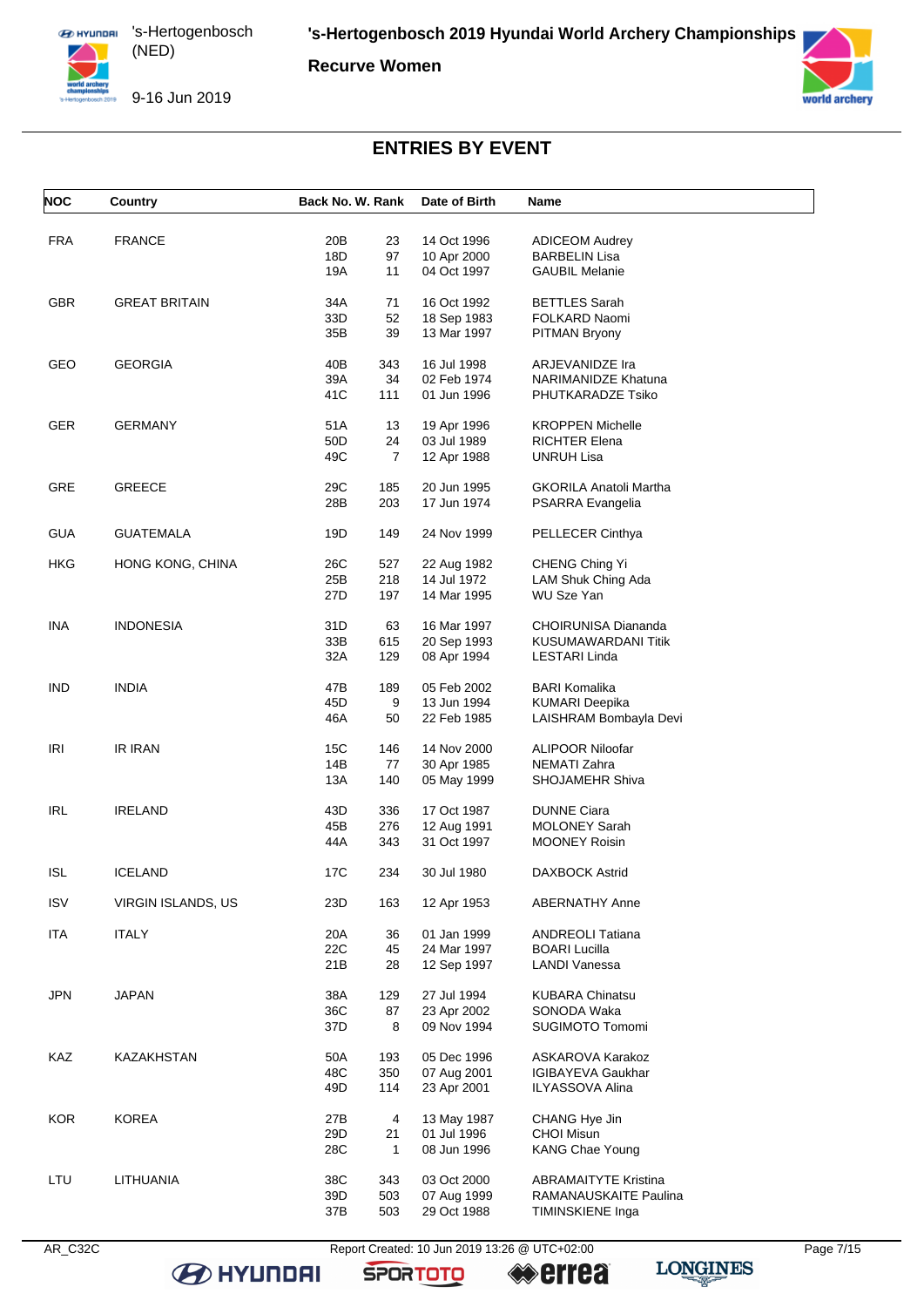

**Recurve Women**

9-16 Jun 2019



# **ENTRIES BY EVENT**

| <b>NOC</b> | Country               | Back No. W. Rank |                | Date of Birth              | Name                                                     |
|------------|-----------------------|------------------|----------------|----------------------------|----------------------------------------------------------|
| MAS        | MALAYSIA              | 38B              | 62             | 30 Sep 1998                | <b>ABDUL HALIL Nur Afisa</b>                             |
|            |                       | 37A              | 70             | 18 Oct 1996                | <b>GHAPAR Nur Aliya</b>                                  |
|            |                       | 39C              | 173            | 16 Jan 1997                | LOKE Shin Hui                                            |
|            |                       |                  |                |                            |                                                          |
| <b>MDA</b> | <b>MOLDOVA</b>        | 18B              | 72             | 11 Oct 1993                | <b>MIRCA Alexandra</b>                                   |
| MEX        | <b>MEXICO</b>         | 23C              | 60             | 18 Sep 1993                | AVITIA Mariana                                           |
|            |                       | 22B              | 40             | 21 May 1988                | ROMAN Aida                                               |
|            |                       | 21A              | 12             | 17 Oct 1994                | VALENCIA Alejandra                                       |
| MGL        | <b>MONGOLIA</b>       | 36B              | 103            | 10 Dec 1987                | ALTANGEREL Enkhtuya                                      |
|            |                       | 37C              | 56             | 24 Feb 1977                | <b>BISHINDEE Urantungalag</b>                            |
|            |                       | 38D              | 363            | 11 Jun 2000                | GANBOLD Uyanga                                           |
| NED        | <b>NETHERLANDS</b>    | 40C              | 18             | 18 Feb 1994                | <b>BAYARDO Gabriela</b>                                  |
|            |                       | 41D              | $\blacksquare$ | 13 Mar 1994                | <b>LAAN Sarina</b>                                       |
|            |                       | 39B              | 262            | 31 May 1992                | <b>VISSER Sietske</b>                                    |
|            |                       |                  |                |                            |                                                          |
| <b>NOR</b> | <b>NORWAY</b>         | 20C              | 359            | 26 Oct 1993                | <b>FEVANG MARZOUK Laila</b>                              |
|            |                       | 21D              | 518            | 21 Feb 2000                | <b>HILLESTAD Katrine</b>                                 |
|            |                       | 19B              | 305            | 23 Mar 1994                | <b>RIDDERSTROM Line</b>                                  |
| NZL        | <b>NEW ZEALAND</b>    | 30D              | 364            | 04 Jul 1980                | <b>FULLER Sarah</b>                                      |
|            |                       | 31A              | 178            | 23 Feb 1994                | <b>HODGSON Olivia</b>                                    |
|            |                       | 32B              | 561            | 02 Apr 2002                | <b>SLOAN Olivia</b>                                      |
|            |                       |                  |                |                            |                                                          |
| PHI        | <b>PHILIPPINES</b>    | 45A              | 186            | 06 Oct 1998                | <b>BIDAURE Pia Elizabeth Angela</b>                      |
|            |                       | 43C<br>44D       | 193<br>102     | 21 May 1997<br>10 Oct 2001 | <b>HONGITAN Kareel Meer</b><br><b>TAGLE Nicole Marie</b> |
|            |                       |                  |                |                            |                                                          |
| POL        | <b>POLAND</b>         | 30A              | 127            | 27 Sep 1996                | <b>FARASIEWICZ Karolina</b>                              |
|            |                       | 31B              | 125            | 10 Jul 1991                | <b>LESNIAK Natalia</b>                                   |
|            |                       | 32C              | 99             | 27 Jul 1997                | ZYZANSKA Sylwia                                          |
| ROU        | <b>ROMANIA</b>        | 25A              | 180            | 09 Dec 2002                | <b>AMAISTROAIE Madalina</b>                              |
|            |                       | 24D              | 169            | 11 Jun 2003                | <b>MIKLOS Beatrice</b>                                   |
| RUS        | <b>RUSSIA</b>         | 29A              | 46             | 22 May 1993                | <b>OSIPOVA Elena</b>                                     |
|            |                       | 30 <sub>B</sub>  | 3              | 08 Feb 1989                | PEROVA Ksenia                                            |
|            |                       | 28D              | 35             | 17 Apr 1990                | STEPANOVA Inna                                           |
|            |                       |                  |                |                            |                                                          |
| <b>SGP</b> | SINGAPORE             | 22A              | 373            | 15 May 1997                | <b>CHAI Xin Yu Keller</b>                                |
| <b>SLO</b> | <b>SLOVENIA</b>       | 13B              | 76             | 11 Dec 1990                | <b>UMER Ana</b>                                          |
| SUI        | SWITZERLAND           | 22D              | 297            | 15 Feb 1995                | DEINEKO Iliana                                           |
|            |                       |                  |                |                            |                                                          |
| <b>SVK</b> | SLOVAKIA              | 24A              | 26             | 07 Feb 1994                | LONGOVA Alexandra                                        |
| <b>SWE</b> | SWEDEN                | 44B              | 148            | 03 Feb 1987                | <b>BJERENDAL Christine</b>                               |
|            |                       | 42D              | 197            | 28 Sep 1992                | <b>JANGNAS Erika</b>                                     |
|            |                       | 43A              | 262            | 28 Jan 1984                | <b>KATTSTROM Elin</b>                                    |
|            |                       |                  |                |                            |                                                          |
| <b>THA</b> | <b>THAILAND</b>       | 36A              | 269            | 13 Sep 2004                | <b>INKHAM Nattapat</b>                                   |
|            |                       | 35D              | 295            | 09 Jun 1981                | KHUNHIRANCHAIYO Narisara                                 |
|            |                       | 34C              | 172            | 16 Mar 1992                | PHUTDEE Waraporn                                         |
| <b>TPE</b> | <b>CHINESE TAIPEI</b> | 49A              | 22             | 17 Apr 1990                | LEI Chien-Ying                                           |
|            |                       | 50B              | 58             | 26 Sep 1996                | PENG Chia-Mao                                            |
|            |                       | 51C              | 2              | 07 Nov 1993                | TAN Ya-Ting                                              |
| <b>TTO</b> | TRINIDAD AND TOBAGO   | 23B              | 218            | 31 Oct 1989                | KENDAL-BROWN Amanda Jessica                              |
|            |                       |                  |                |                            |                                                          |

**B** HYUNDAI

AR\_C32C Report Created: 10 Jun 2019 13:26 @ UTC+02:00 Page 8/15

**SPORTOTO** 

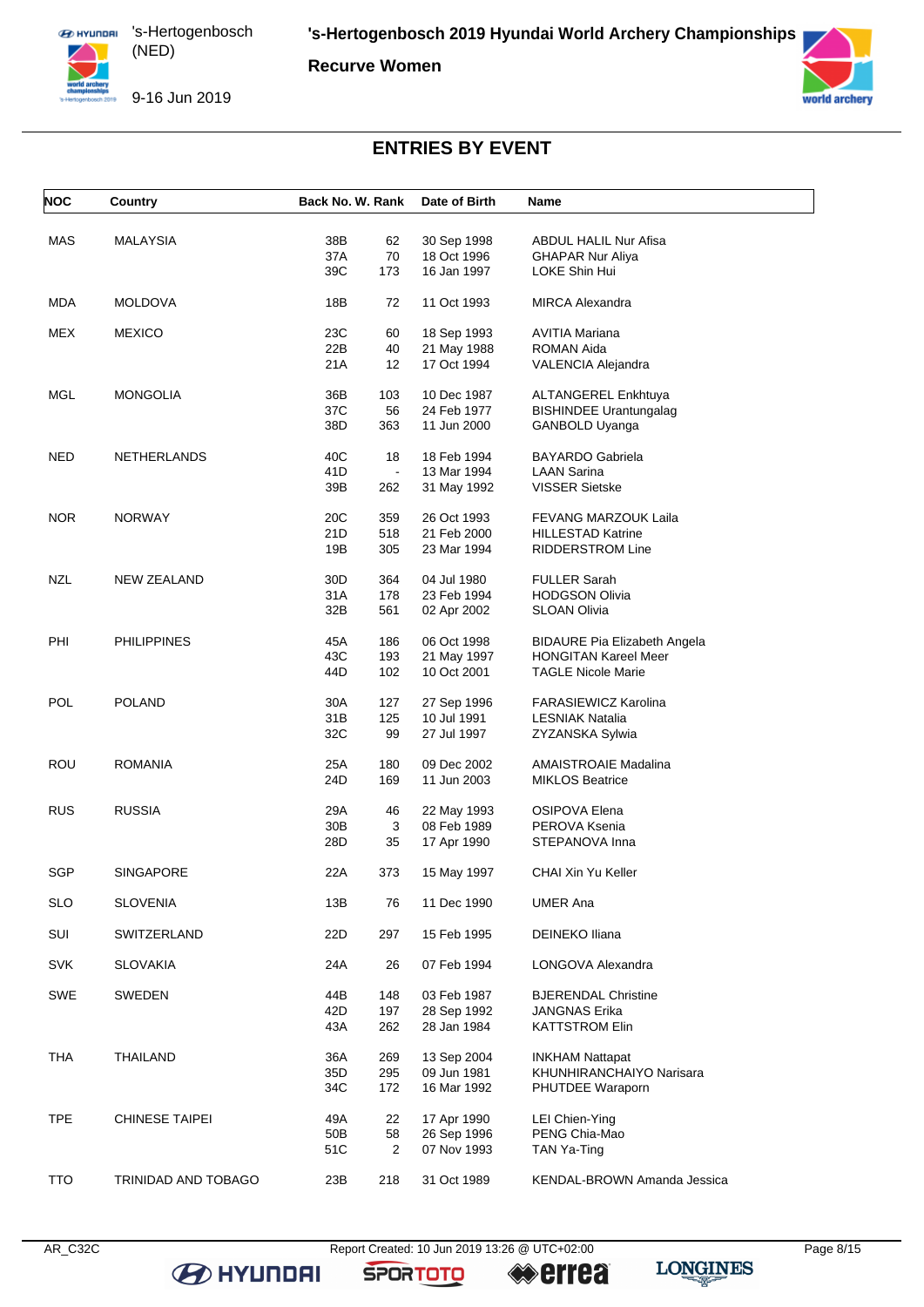**Recurve Women**

9-16 Jun 2019



### **ENTRIES BY EVENT**

| NOC        | Country           | Back No. W. Rank | Date of Birth | Name                      |
|------------|-------------------|------------------|---------------|---------------------------|
|            |                   |                  |               |                           |
| TUR.       | <b>TURKEY</b>     | 34D<br>83        | 18 Mar 1994   | <b>AKTUNA Aybuke</b>      |
|            |                   | 33C<br>10        | 14 Oct 1998   | ANAGOZ Yasemin            |
|            |                   | 35A<br>38        | 25 Aug 1999   | <b>COSKUN Gulnaz</b>      |
| <b>UKR</b> | <b>UKRAINE</b>    | 25D<br>44        | 03 Apr 1993   | <b>MARCHENKO Veronika</b> |
|            |                   | 24C<br>25        | 09 Feb 1995   | PAVLOVA Anastasia         |
|            |                   | 26A<br>144       | 03 Feb 1993   | SICHENIKOVA Lidija        |
| <b>USA</b> | <b>USA</b>        | 25C<br>139       | 06 Mar 2004   | <b>KAUFHOLD Casey</b>     |
|            |                   | 24B<br>55        | 01 Jan 1974   | <b>LORIG Khatuna</b>      |
|            |                   | 23A<br>64        | 05 Apr 1986   | <b>MICKELBERRY Erin</b>   |
| <b>UZB</b> | <b>UZBEKISTAN</b> | 41B<br>262       | 17 Apr 2001   | ABDUSATTOROVA Ziyodakhon  |
|            |                   | 42C<br>384       | 25 May 1987   | NURMANOVA Munira          |
|            |                   | 518<br>40A       | 17 Jun 2001   | SOLDATENKO Anastasiya     |
| VIE        | <b>VIETNAM</b>    | 34B              | 15 Jan 2001   | DO THI ANH Nguyet         |
|            |                   | 36D<br>86        | 08 Jul 1993   | LOC Thi Dao               |
|            |                   | 35C<br>151       | 18 Feb 1999   | <b>NGUYEN Thi Phuong</b>  |

**B** HYUNDAI



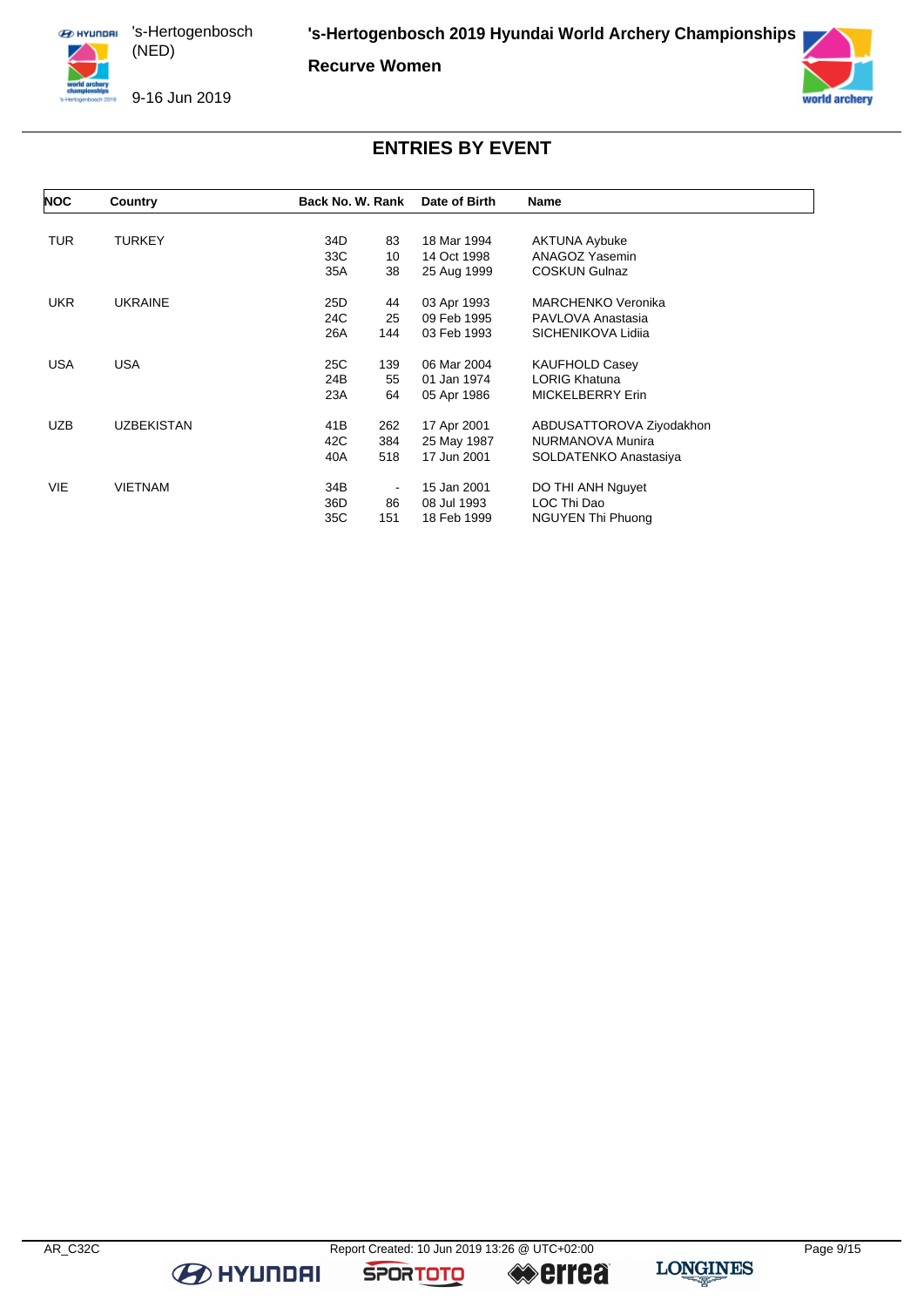

**Compound Men**

9-16 Jun 2019



# **ENTRIES BY EVENT**

| <b>NOC</b> | Country               | Back No. W. Rank                              | Date of Birth                             | Name                                                                                  |
|------------|-----------------------|-----------------------------------------------|-------------------------------------------|---------------------------------------------------------------------------------------|
| <b>AUS</b> | AUSTRALIA             | 18C<br>93<br>16A<br>165<br>17B<br>67          | 10 Sep 1974<br>27 Aug 1979<br>13 Aug 1967 | <b>COGHLAN Patrick</b><br><b>KUCHEL Andrew</b><br>OOSTHUIZEN Danie                    |
| AUT        | <b>AUSTRIA</b>        | 26B<br>86<br>27C<br>44<br>28D<br>144          | 01 Sep 1975<br>15 Mar 1997<br>13 Mar 1968 | <b>MATZNER Michael</b><br><b>WIENER Nico</b><br><b>WIENER Wolfgang</b>                |
| <b>BAN</b> | <b>BANGLADESH</b>     | 6B<br>106                                     | 12 Feb 1990                               | DAS Ashim Kumer                                                                       |
| BEL        | <b>BELGIUM</b>        | 4C<br>32<br>6A<br>158<br>5D<br>65             | 19 Jun 1997<br>17 May 1995<br>16 Jun 1993 | <b>FREDERICKX Brend</b><br>KOOLS Jonathan<br><b>KOOLS Reginald</b>                    |
| <b>BLR</b> | <b>BELARUS</b>        | 7D<br>524                                     | 21 Sep 1981                               | <b>LAVRENTIEV Oleg</b>                                                                |
| <b>BRA</b> | <b>BRAZIL</b>         | 3B<br>101<br>4D<br>217<br>5A<br>350           | 27 Jan 1999<br>13 Sep 1986<br>04 Jul 1986 | <b>ABREU Luccas</b><br>CONRADO BRASSAROTO Bruno<br>DE CASTRO GONÇALVES PEREIRA Thiago |
| CAN        | CANADA                | 30D<br>104<br>29C<br>142<br>28B<br>147        | 29 Jun 1993<br>24 Mar 2000<br>20 Apr 1973 | <b>NOTT Robert</b><br><b>TAYLOR Austin</b><br>VON RICHTER Brendan                     |
| COL        | <b>COLOMBIA</b>       | 15A<br>84<br>14D<br>35<br>13C<br>15           | 26 May 1998<br>16 Feb 1995<br>22 Mar 1989 | <b>ARENAS Sebastian</b><br><b>CARDONA Camilo Andres</b><br><b>MUNOZ Daniel</b>        |
| <b>CRO</b> | <b>CROATIA</b>        | 15B<br>10<br>14A<br>29                        | 08 Aug 1997<br>28 Nov 1997                | <b>BUDEN Domagoj</b><br><b>VAVRO Mario</b>                                            |
| CYP        | <b>CYPRUS</b>         | 11A<br>143                                    | 02 Jun 1987                               | <b>DIMITRIADIS Diomidis</b>                                                           |
| CZE        | <b>CZECH REPUBLIC</b> | 9A<br>406<br>10B<br>201<br>8D<br>138          | 16 Jun 1984<br>15 Aug 1975<br>26 Oct 1987 | PEROUTKA Ondrej<br><b>REITMEIER Filip</b><br><b>VANEK Martin</b>                      |
| DEN        | <b>DENMARK</b>        | 34D<br>33<br>3<br>37A<br>35C<br>309           | 26 May 1985<br>19 Jun 1995<br>31 May 1991 | <b>DAMSBO Martin</b><br><b>HANSEN Stephan</b><br><b>LAURSEN Martin</b>                |
| ESA        | EL SALVADOR           | 30A<br>13<br>28C<br>131<br>29D<br>56          | 09 Jan 1989<br>10 Oct 1999<br>03 Mar 1984 | <b>HERNANDEZ Roberto</b><br>NOLASCO Douglas Vladimir<br><b>VELIZ Miguel Angel</b>     |
| <b>ESP</b> | <b>SPAIN</b>          | 22A<br>110<br>24C<br>66<br>23B<br>252         | 13 Sep 1979<br>20 Dec 1978<br>17 Jul 1981 | CANALEJAS TEJERO Victor<br><b>LOPEZ Ramon</b><br>PEREZ GONZALEZ Jesus Jacinto         |
| <b>EST</b> | <b>ESTONIA</b>        | 8C<br>124                                     | 17 Oct 1983                               | <b>RESSAR Evert</b>                                                                   |
| <b>FIN</b> | <b>FINLAND</b>        | 7A<br>328                                     | 29 Dec 1998                               | <b>TOIVANEN Vili</b>                                                                  |
| <b>FRA</b> | <b>FRANCE</b>         | 9D<br>21<br>$\overline{7}$<br>11B<br>10A<br>5 | 28 May 1991<br>06 Feb 1982<br>24 May 1987 | <b>BOULCH Jean Philippe</b><br><b>DELOCHE Pierre-Julien</b><br>PEINEAU Sebastien      |
| <b>FRO</b> | <b>FAROE ISLANDS</b>  | 21C<br>328<br>328<br>20B<br>254<br>19A        | 26 Aug 1979<br>18 Nov 1990<br>30 Jul 1980 | NICLASEN Jogvan<br>PETERSEN Nikkel<br>POULSEN Joannes                                 |
| <b>GBR</b> | <b>GREAT BRITAIN</b>  | 26D<br>119<br>25C<br>19<br>27A<br>117         | 03 Dec 1967<br>30 Sep 1989<br>05 Apr 1982 | <b>BRIDGEWATER Neil</b><br><b>MASON James</b><br>RAVENSCROFT Adam                     |

**B** HYUNDAI

AR\_C32C Report Created: 10 Jun 2019 13:26 @ UTC+02:00 Page 10/15

**SPORTOTO**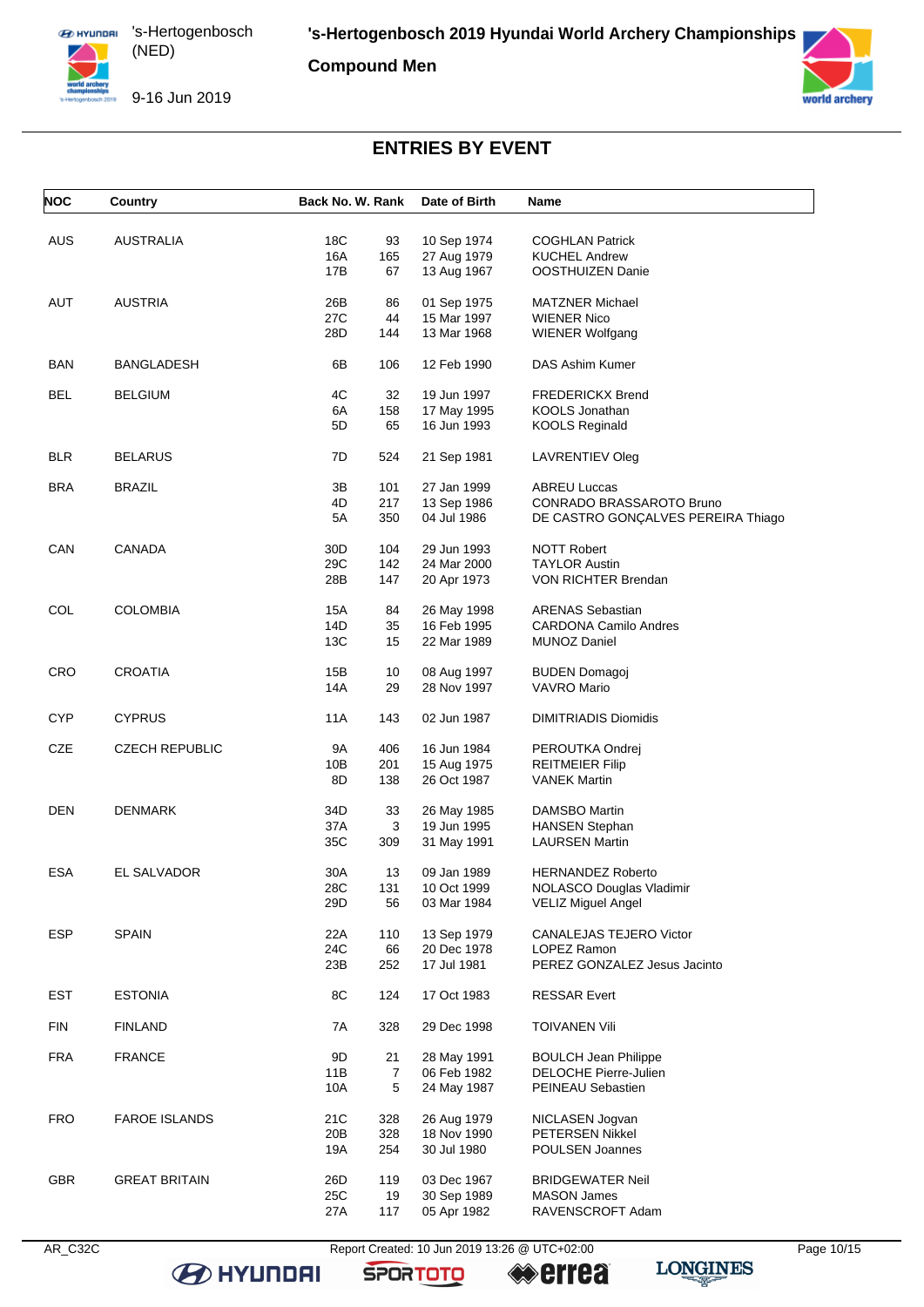

**Compound Men**

9-16 Jun 2019



### **ENTRIES BY EVENT**

| <b>NOC</b> | Country          | Back No. W. Rank                  | Date of Birth              | Name                                       |
|------------|------------------|-----------------------------------|----------------------------|--------------------------------------------|
|            |                  |                                   |                            |                                            |
| <b>GER</b> | <b>GERMANY</b>   | 36A<br>134                        | 12 Apr 1981                | <b>HAMDORF Sebastian</b>                   |
|            |                  | 37B<br>35                         | 11 Dec 1981                | <b>LAUBE Marcus</b>                        |
|            |                  | 35D<br>23                         | 09 Dec 1995                | <b>TRACHSEL Marcel</b>                     |
| HKG        | HONG KONG, CHINA | 21D<br>289                        | 25 Apr 1994                | <b>CHEUNG Cheuk Sing</b>                   |
|            |                  | 19B<br>244                        | 23 Apr 1963                | TSUI Wai Hung                              |
|            |                  | 20 <sub>C</sub><br>241            | 25 Oct 1984                | YEN Ka King                                |
| <b>HUN</b> | <b>HUNGARY</b>   | 11D<br>181                        | 23 Aug 1998                | <b>OROSZ Viktor</b>                        |
| <b>INA</b> | <b>INDONESIA</b> | 18D<br>172                        | 27 Apr 1996                | <b>AKBAR Yoke Rizaldi</b>                  |
|            |                  | 16B<br>379                        | 09 Oct 1981                | <b>RINDARTO Muhamad Rindarto</b>           |
|            |                  | 17C<br>133                        | 13 Oct 1995                | WARDHANA Prima Wisnu                       |
| IND        | <b>INDIA</b>     | 30 <sub>B</sub><br>49             | 30 Dec 1994                | <b>CHAUHAN Rajat</b>                       |
|            |                  | 31C<br>289                        | 10 May 1993                | DAS Bhagwan                                |
|            |                  | 29A<br>9                          | 26 Jun 1989                | <b>VERMA Abhishek</b>                      |
|            |                  |                                   |                            |                                            |
| <b>IRL</b> | <b>IRELAND</b>   | 12C<br>289<br>13D<br>245          | 07 Aug 1998<br>01 Jan 1990 | <b>FOLEY Daniel</b><br><b>SHARVIN Mark</b> |
|            |                  |                                   |                            |                                            |
| ISL        | <b>ICELAND</b>   | 34B<br>$\blacksquare$             | 16 Feb 1976                | <b>BIRGISON Alfred</b>                     |
|            |                  | 36C<br>209                        | 09 Nov 1982                | <b>GUDJONSSON Gudmundur Orn</b>            |
|            |                  | 37D                               | 05 Jun 1973                | <b>TARNOW Carsten</b>                      |
| <b>ISR</b> | <b>ISRAEL</b>    | 12A<br>287                        | 26 Jun 1985                | <b>BEHAR Kfir</b>                          |
| <b>ITA</b> | <b>ITALY</b>     | 13A<br>27                         | 03 Apr 1997                | <b>MIOR Viviano</b>                        |
|            |                  | 14B<br>8                          | 26 Mar 1979                | PAGNI Sergio                               |
|            |                  | 15C<br>16                         | 12 Nov 1987                | <b>PAGNONI Federico</b>                    |
| <b>JPN</b> | <b>JAPAN</b>     | 7C<br>165                         | 02 Sep 1991                | NAKAMURA Kazune                            |
| KAZ        | KAZAKHSTAN       | 31A<br>22                         | 08 Aug 1989                | KARABAYEV Akbarali                         |
|            |                  | 33C<br>126                        | 08 Mar 1986                | <b>KARABAYEV Rustam</b>                    |
|            |                  | 32B<br>174                        | 02 Jun 1988                | <b>KHRISTICH Sergey</b>                    |
| KOR        | <b>KOREA</b>     | 36B<br>20                         | 19 Dec 1984                | CHOI Yonghee                               |
|            |                  | 37C<br>12                         | 18 Jul 1994                | KIM Jongho                                 |
|            |                  | 35A<br>193                        | 04 May 1997                | YANG Jaewon                                |
|            |                  |                                   |                            |                                            |
| <b>LUX</b> | LUXEMBOURG       | 17D<br>179                        | 14 Nov 1998                | <b>BEGA Timo</b>                           |
|            |                  | 18A<br>223                        | 30 Apr 1986                | <b>HOCEVAR Arnaud</b>                      |
|            |                  | 16C<br>55                         | 28 Jan 1984                | <b>SEYWERT Gilles</b>                      |
| MAS        | <b>MALAYSIA</b>  | 10C<br>73                         | 07 Aug 1979                | JAFAR Syahrizan                            |
|            |                  | 8A<br>120                         | 17 May 1990                | MAZUKI Mohd Juwaidi                        |
|            |                  | 9B<br>154                         | 11 Jul 1992                | <b>RUSLAN Zulfadhli</b>                    |
| MEX        | <b>MEXICO</b>    | 15D<br>91                         | 12 Feb 1990                | FIERRO Julio                               |
|            |                  | 14C<br>26                         | 20 Apr 1997                | <b>GONZALEZ Rodolfo</b>                    |
|            |                  | 13B<br>24                         | 20 Feb 1997                | <b>HIDALGO Antonio</b>                     |
|            |                  |                                   |                            | <b>GANZORIG Shandan</b>                    |
| <b>MGL</b> | <b>MONGOLIA</b>  | 17A<br>486<br>16D                 | 16 Apr 1982<br>20 Jul 1964 | SHAGJSUREN Davaakhuu                       |
|            |                  | 406                               |                            |                                            |
| <b>NAM</b> | <b>NAMIBIA</b>   | 22B<br>328                        | 03 Oct 1981                | <b>NEL Louw</b>                            |
|            |                  | 20 <sub>D</sub><br>$\blacksquare$ | 22 Jan 1990                | VAN DER MERWE Jacques                      |
|            |                  | 21A<br>$\blacksquare$             | 22 Jan 1987                | <b>VERMAAK Adriaan</b>                     |
| <b>NED</b> | NETHERLANDS      | 23D<br>14                         | 30 Jan 1981                | <b>ELZINGA Peter</b>                       |
|            |                  | 22C<br>47                         | 26 Jul 1993                | <b>PATER Sil</b>                           |
|            |                  | 24A<br>$\mathbf{1}$               | 15 Jan 1994                | <b>SCHLOESSER Mike</b>                     |
|            |                  |                                   |                            |                                            |

**B** HYUNDAI

AR\_C32C Report Created: 10 Jun 2019 13:26 @ UTC+02:00 Page 11/15

**SPORTOTO** 

**errea**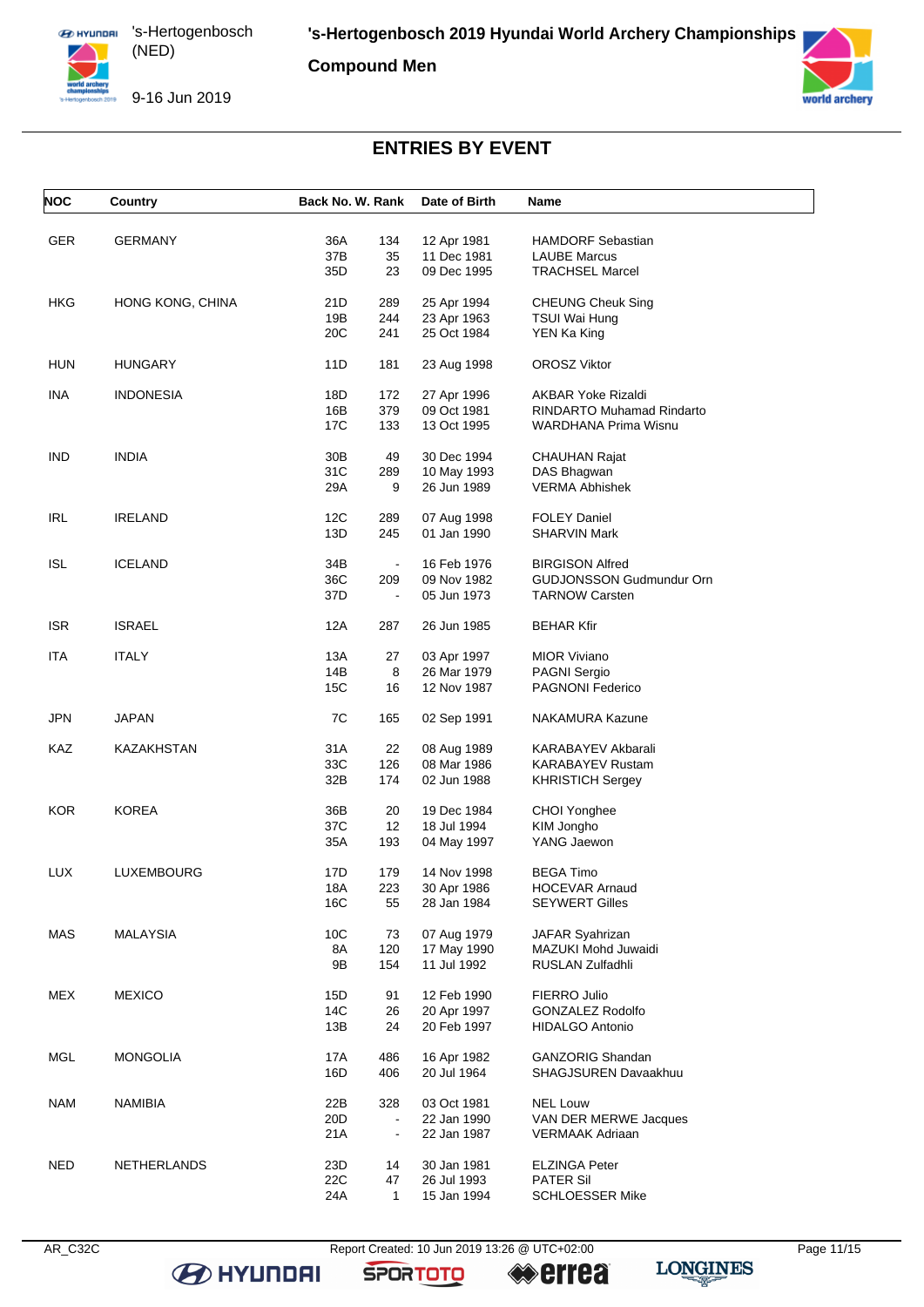

**Compound Men**

9-16 Jun 2019



### **ENTRIES BY EVENT**

| <b>NOC</b> | Country               | Back No. W. Rank      | Date of Birth | Name                      |
|------------|-----------------------|-----------------------|---------------|---------------------------|
| <b>NOR</b> | <b>NORWAY</b>         | 23A<br>220            | 05 Oct 1988   | AAMAAS Njaal              |
|            |                       | 24B<br>70             | 13 Nov 1999   | FAUGSTAD Anders           |
|            |                       | 22D<br>77             | 02 Mar 1995   | <b>HAUGSETH Mads</b>      |
| <b>NZL</b> | <b>NEW ZEALAND</b>    | 26C<br>178            | 20 Jul 1996   | <b>BARCLAY Marcus</b>     |
|            |                       | 27D<br>406            | 12 Mar 1969   | SHEERIN Dean              |
|            |                       | 25B<br>193            | 15 Jan 1989   | VAN TONDER Riku           |
| PHI        | <b>PHILIPPINES</b>    | 12D<br>62             | 21 Sep 1986   | DE LA CRUZ Paul Marton    |
| <b>POL</b> | <b>POLAND</b>         | 32D<br>191            | 01 Jan 1967   | GORCZYCA Krzysztof        |
|            |                       | 34C<br>45             | 24 Apr 1994   | PRZYBYLSKI Lukasz         |
|            |                       | 33A<br>365            | 26 Nov 1966   | WOJTAS Jan                |
| <b>POR</b> | <b>PORTUGAL</b>       | 25D<br>328            | 04 Oct 1991   | ALVES Cláudio             |
|            |                       | 26A<br>443            | 14 May 1986   | <b>RUI Baptista</b>       |
|            |                       | 27B<br>328            | 24 Sep 1975   | SIMÕES Nuno               |
| <b>PUR</b> | <b>PUERTO RICO</b>    | 36D<br>137            | 09 Oct 2000   | ALVARADO Bryan            |
|            |                       | 35B<br>$\blacksquare$ | 22 Feb 1995   | <b>CRUZ Christian</b>     |
|            |                       | 34A<br>52             | 11 Jul 1992   | PIZARRO Jean              |
| ROU        | <b>ROMANIA</b>        | 6C<br>92              | 11 Jun 1974   | <b>ACHILIE Ovidiu</b>     |
| <b>RSA</b> | <b>SOUTH AFRICA</b>   | 25A<br>88             | 24 Oct 1998   | <b>BRENT-MEEK Reuben</b>  |
|            |                       | 24D<br>289            | 10 Oct 2000   | DE KLERK Christian Beyers |
|            |                       | 23C<br>112            | 10 Aug 1972   | <b>ROUX Patrick</b>       |
| <b>RUS</b> | <b>RUSSIA</b>         | 33B<br>6              | 20 Jul 1996   | <b>BULAEV Anton</b>       |
|            |                       | 31D<br>31             | 16 Jun 1989   | DAMBAEV Alexander         |
|            |                       | 32A<br>228            | 22 Jun 1999   | <b>KRYLOV Pavel</b>       |
| <b>SGP</b> | <b>SINGAPORE</b>      | <b>11C</b><br>236     | 20 Oct 1995   | GOH Jun Hui               |
| <b>SLO</b> | <b>SLOVENIA</b>       | 7B<br>89              | 09 Dec 1979   | SITAR Dejan               |
| <b>SRB</b> | <b>SERBIA</b>         | 12B<br>149            | 10 Feb 1995   | <b>ZIKIC Stefan</b>       |
| SUI        | SWITZERLAND           | 5Β<br>149             | 08 Mar 1991   | <b>BURRI Kevin</b>        |
|            |                       | 3D<br>117             | 03 Nov 1985   | <b>HAEFELFINGER Roman</b> |
|            |                       | 4A<br>53              | 02 Apr 1980   | <b>HOFER Patrizio</b>     |
| SVK        | <b>SLOVAKIA</b>       | $5\mathrm{C}$<br>30   | 14 May 1976   | <b>BOSANSKY Jozef</b>     |
|            |                       | 4B<br>121             | 11 May 1978   | <b>BUZEK Vladimir</b>     |
|            |                       | 3A<br>328             | 29 Sep 1975   | <b>PAVLIK Marcel</b>      |
| SWE        | <b>SWEDEN</b>         | 32C<br>54             | 29 Apr 1997   | <b>BORGSTROM Hampus</b>   |
|            |                       | 33D<br>79             | 14 Feb 1995   | LIMÅS Joakim              |
|            |                       | 31B<br>168            | 30 Jul 1996   | <b>STROMBERG Linus</b>    |
| <b>TPE</b> | <b>CHINESE TAIPEI</b> | 30C<br>70             | 06 Feb 1998   | CHEN Chieh-Lun            |
|            |                       | 29B<br>39             | 25 Feb 1993   | LIN Che-Wei               |
|            |                       | 28A<br>85             | 25 Nov 1993   | PAN Yu Ping               |
| <b>TUR</b> | <b>TURKEY</b>         | 19D<br>75             | 01 Aug 1995   | <b>ARAZ Suleyman</b>      |
|            |                       | 21B<br>18             | 14 Feb 1993   | <b>CAGIRAN Evren</b>      |
|            |                       | 20A<br>75             | 04 Nov 1994   | <b>YETIM Muhammed</b>     |
| <b>UKR</b> | <b>UKRAINE</b>        | 19C<br>182            | 05 Sep 1996   | <b>HOVIADOVSKYI Roman</b> |
|            |                       | 18B<br>440            | 16 Sep 1969   | VINOGRADOV Roman          |
| <b>USA</b> | <b>USA</b>            | 10D<br>$\overline{2}$ | 26 Apr 1986   | <b>GELLENTHIEN Braden</b> |
|            |                       | 9C<br>34              | 31 Mar 1998   | <b>LUTZ James</b>         |
|            |                       | 8B<br>4               | 24 Sep 1992   | <b>SCHAFF Kris</b>        |
|            |                       |                       |               |                           |

**B** HYUNDAI

AR\_C32C Report Created: 10 Jun 2019 13:26 @ UTC+02:00 Page 12/15

**SPORTOTO** 

**errea**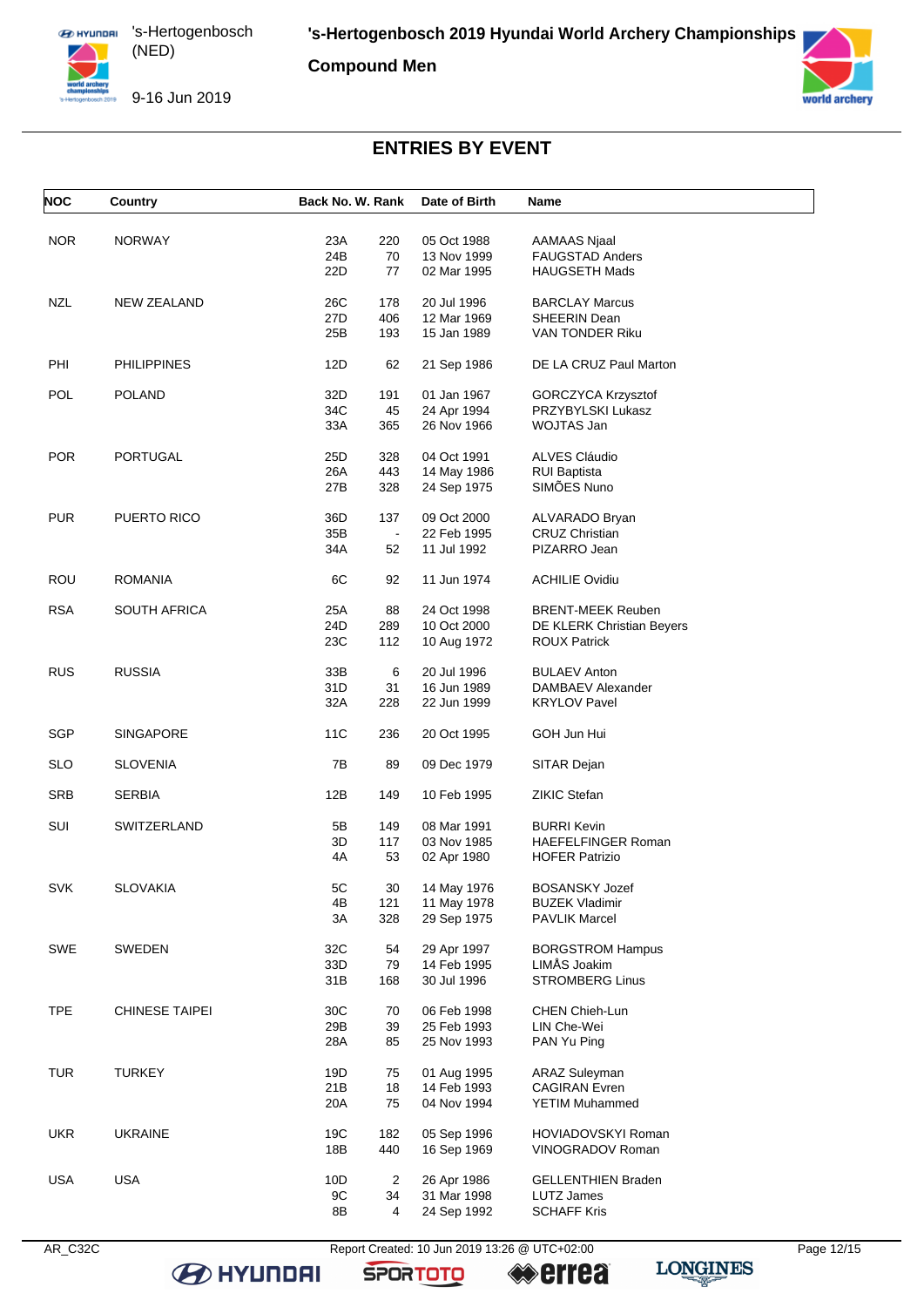

**Compound Women**

9-16 Jun 2019



# **ENTRIES BY EVENT**

| <b>NOC</b> | Country                 | Back No. W. Rank |                | Date of Birth | Name                          |
|------------|-------------------------|------------------|----------------|---------------|-------------------------------|
| <b>BAN</b> | <b>BANGLADESH</b>       | 42D              | 86             | 10 Dec 1993   | <b>BANIK Susmita</b>          |
| <b>BEL</b> | <b>BELGIUM</b>          | 43D              | 19             | 27 Feb 1990   | PRIEELS Sarah                 |
| <b>BRA</b> | <b>BRAZIL</b>           | 42B              | $\blacksquare$ | 01 Nov 1991   | <b>ESPOSITO MELETI Gisele</b> |
| CAN        | CANADA                  | 51C              | 141            | 24 Apr 1998   | <b>MAUDE Fiona</b>            |
|            |                         | 49A              | 110            | 02 Jul 1965   | <b>MCCLEAN Fiona</b>          |
|            |                         | 50B              | $\blacksquare$ | 27 Feb 1991   | <b>ROTH Katie</b>             |
| COL        | <b>COLOMBIA</b>         | 54B              | $\mathbf{1}$   | 24 Apr 1995   | LOPEZ Sara                    |
|            |                         | 56D              | 134            | 09 Oct 1987   | SANDINO BORRAIS Alexandra     |
|            |                         | 55C              | 32             | 12 May 1993   | USQUIANO Alejandra            |
| <b>CRO</b> | <b>CROATIA</b>          | 43C              | 14             | 07 Aug 2001   | <b>MLINARIC Amanda</b>        |
| <b>CYP</b> | <b>CYPRUS</b>           | 48D              | 129            | 26 May 1976   | KOKKINOU GEORGIADOU Styliani  |
| CZE        | <b>CZECH REPUBLIC</b>   | 47B              | 67             | 18 Aug 2000   | ZIKMUNDOVA Martina            |
| DEN        | <b>DENMARK</b>          | 53C              | 45             | 30 May 1978   | DAMSBO Erika                  |
|            |                         | 52B              | 9              | 21 Jul 1995   | JENSEN Tanja                  |
| EGY        | <b>EGYPT</b>            | 48A              | 213            | 04 Sep 1983   | <b>ELGIBILY Nancy</b>         |
| <b>ESP</b> | <b>SPAIN</b>            | 55D              | 250            | 10 Aug 1970   | ALVAREZ OSPINA Pilar          |
|            |                         | 54C              | 4              | 07 Oct 1988   | <b>MARCOS Andrea</b>          |
| EST        | <b>ESTONIA</b>          | 61C              | 130            | 15 Jun 1997   | <b>HOIM Emily</b>             |
|            |                         | 63A              | 47             | 19 Jul 1999   | JAATMA Lisell                 |
|            |                         | 62D              | 91             | 10 Feb 2002   | <b>PAAS Meeri-Marita</b>      |
| <b>FIN</b> | <b>FINLAND</b>          | 43A              | 340            | 08 May 1982   | <b>LANTEE Anne</b>            |
| <b>FRA</b> | <b>FRANCE</b>           | 44A              | 3              | 30 Aug 1973   | <b>DODEMONT Sophie</b>        |
|            |                         | 45B              | 173            | 19 May 1992   | <b>FRAIGNEAU Clémence</b>     |
|            |                         | 46C              | 64             | 21 Mar 1993   | <b>HERVE Sandra</b>           |
| <b>GBR</b> | <b>GREAT BRITAIN</b>    | 45A              | 60             | 05 Jul 2002   | <b>ANNISON Layla</b>          |
|            |                         | 46B              | 84             | 07 Jun 2000   | <b>GIBSON Ella</b>            |
|            |                         | 44D              | 54             | 17 Jun 2000   | <b>MASON Lucy</b>             |
| GER        | <b>GERMANY</b>          | 59C              | 17             | 20 Jun 1988   | HEIGENHAUSER Kristina         |
|            |                         | 61A              | 25             | 25 Jul 1994   | <b>MEISSNER Janine</b>        |
|            |                         | 60D              | 74             | 02 Nov 1988   | SCHALL Velia                  |
| GRE        | <b>GREECE</b>           | 48B              | 119            | 16 Sep 1989   | <b>TSAKIRI Anastasia</b>      |
| <b>HKG</b> | <b>HONG KONG, CHINA</b> | 55B              | 196            | 09 Jan 1988   | <b>CHENG Hung Ting</b>        |
|            |                         | 54A              | 127            | 22 Apr 1960   | <b>SHUM Kit Pui</b>           |
| <b>INA</b> | <b>INDONESIA</b>        | 63C              | 239            | 21 Jun 1987   | <b>ANDRIYANI Triya Resky</b>  |
|            |                         | 61B              | 75             | 10 Dec 1989   | <b>RANTI Sri</b>              |
|            |                         | 62B              | 168            | 29 Jan 2001   | YURIKE Nina Bonita Pereira    |
| <b>IND</b> | <b>INDIA</b>            | 50 <sub>D</sub>  | 57             | 14 Apr 2000   | KIRAR Muskan                  |
|            |                         | 49C              | 250            | 06 Apr 1991   | RAJ KAUR                      |
|            |                         | 51A              | 24             | 03 Jul 1996   | VENNAM Jyothi Surekha         |
| IRL        | <b>IRELAND</b>          | 47 A             | 250            | 01 Feb 2002   | <b>CULLEN Saffron</b>         |
| <b>ISL</b> | <b>ICELAND</b>          | 52C              | 146            | 30 Jul 1980   | <b>DAXBOCK Astrid</b>         |
|            |                         | 53D              | 126            | 28 Jul 1986   | PLOSZAJ Ewa                   |

**B** HYUNDAI

AR\_C32C Report Created: 10 Jun 2019 13:26 @ UTC+02:00 Page 13/15

**SPORTOTO** 

**errea** 

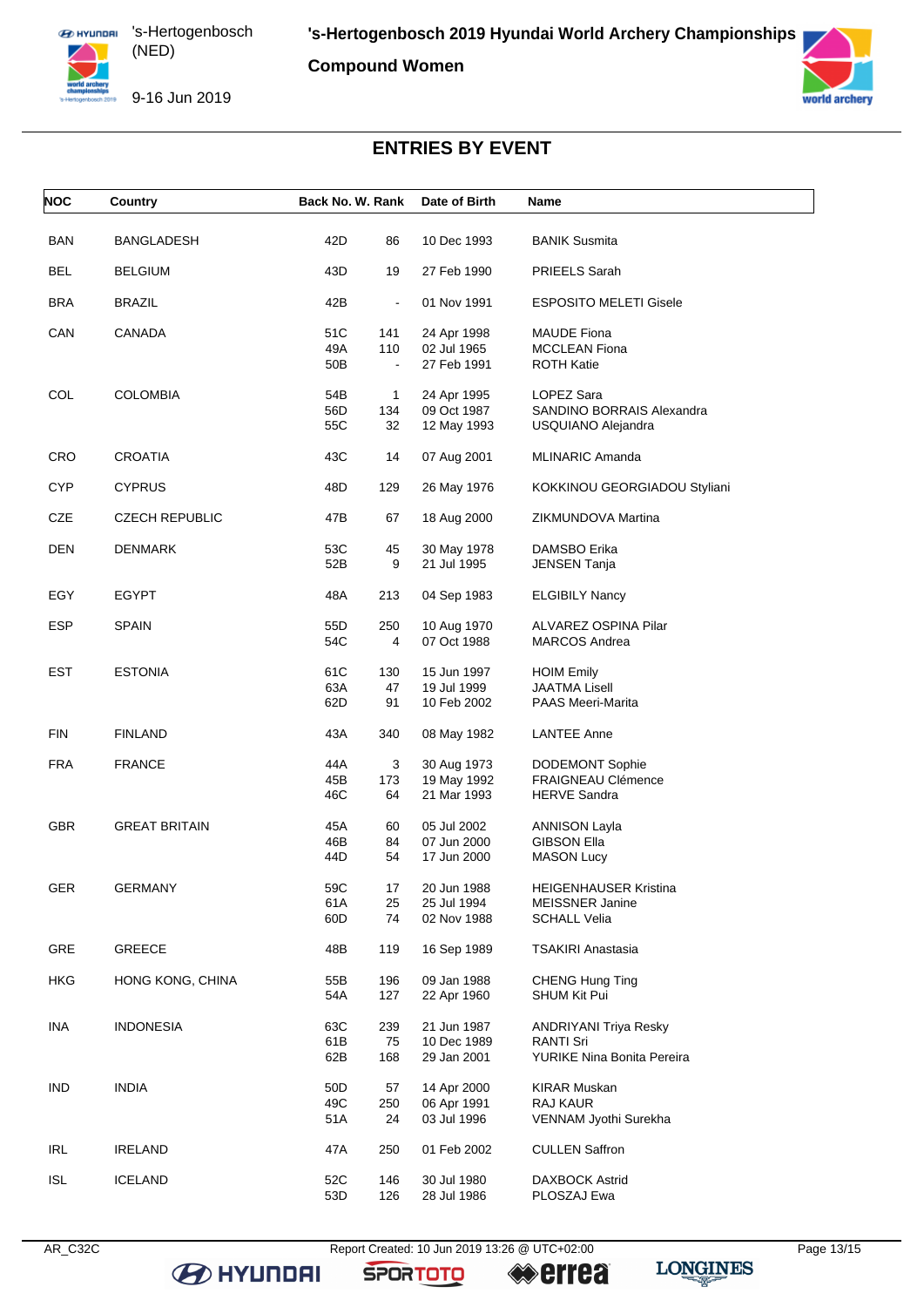

**Compound Women**

9-16 Jun 2019



# **ENTRIES BY EVENT**

| <b>NOC</b> | Country             | Back No. W. Rank         | Date of Birth              | Name                                                  |
|------------|---------------------|--------------------------|----------------------------|-------------------------------------------------------|
|            |                     |                          |                            |                                                       |
| <b>ITA</b> | <b>ITALY</b>        | 60B<br>34                | 23 Jul 1981                | <b>FRANCHINI Irene</b><br><b>RET Sara</b>             |
|            |                     | 59A<br>71<br>58D<br>13   | 26 Mar 1998                | <b>TONIOLI Marcella</b>                               |
|            |                     |                          | 31 May 1986                |                                                       |
| <b>JPN</b> | JAPAN               | 53A<br>250               | 19 Apr 1968                | MIYATA Etsuko                                         |
| KAZ        | KAZAKHSTAN          | 40A<br>108               | 19 Sep 1999                | MAKARCHUK Diana                                       |
|            |                     | 41 B<br>132              | 12 Mar 1999                | UMURZAKOVA Mariya                                     |
|            |                     | 39D<br>145               | 11 Nov 1999                | ZHEXENBINOVA Adel                                     |
| <b>KOR</b> | <b>KOREA</b>        | 62A<br>29                | 08 Jul 1984                | CHOI Bomin                                            |
|            |                     | 61D<br>31                | 23 Mar 1994                | KIM Yunhee                                            |
|            |                     | 63B<br>7                 | 12 Nov 1997                | SO Chaewon                                            |
|            |                     |                          |                            |                                                       |
| LAT        | LATVIA              | 43B<br>71                | 08 May 1965                | OLEKSEJENKO Julia                                     |
| <b>LUX</b> | LUXEMBOURG          | 42A<br>43                | 28 Oct 1997                | SHKOLNA Mariya                                        |
| MAS        | <b>MALAYSIA</b>     | 46A<br>39                | 04 Jun 1991                | <b>MAT SALLEH Fatin Nurfatehah</b>                    |
|            |                     | 44C<br>104               | 10 Jun 1992                | MOHD ASMI Nurul Syazhera                              |
|            |                     | 45D<br>310               | 22 Apr 1998                | NORAZAM Iman Aisyah                                   |
| MEX        | <b>MEXICO</b>       | 59D<br>44                | 25 Jul 2000                | <b>BECERRA Andrea</b>                                 |
|            |                     | 58B<br>49                | 16 Jul 1996                | <b>MERINO Brenda</b>                                  |
|            |                     | 60C<br>37                | 21 May 1998                | ZEPEDA Fernanda                                       |
|            |                     |                          |                            |                                                       |
| <b>NAM</b> | <b>NAMIBIA</b>      | 56B<br>194               | 19 Aug 1974                | <b>MALAN Ilana</b>                                    |
|            |                     | 57A<br>$\blacksquare$    | 21 Oct 1997                | <b>TALJAARD Elisabeth</b>                             |
| <b>NED</b> | <b>NETHERLANDS</b>  | 46D<br>26                | 13 Feb 1995                | DE LAAT Sanne                                         |
|            |                     | 44B<br>208               | 14 Jul 1991                | VAN CASPEL Inge                                       |
|            |                     | 45C<br>5                 | 10 Dec 1993                | <b>VERMEULEN Jody</b>                                 |
| NOR.       | <b>NORWAY</b>       | 55A<br>56                | 06 May 1994                | <b>GRYDELAND Runa</b>                                 |
|            |                     | 54D<br>53                | 24 Mar 1999                | LISLEVAND Sunniva                                     |
|            | <b>NEW ZEALAND</b>  |                          |                            | <b>RANDLE Elizabeth</b>                               |
| <b>NZL</b> |                     | 62C<br>114<br>63D<br>250 | 24 May 1996<br>21 Apr 1991 | UNDERDOWN Chloe                                       |
|            |                     | 60A<br>227               | 16 Aug 1971                | WALKER Lisa                                           |
|            |                     |                          |                            |                                                       |
| POL        | <b>POLAND</b>       | 50C<br>$\blacksquare$    | 10 Jun 1990                | KAPUSTA Malgorzata                                    |
|            |                     | 51D<br>291               | 04 Feb 1989                | LESNIAK Renata                                        |
|            |                     | 49B<br>204               | 24 Jan 1955                | STANIECZEK Anna                                       |
| <b>PUR</b> | PUERTO RICO         | 48C<br>81                | 07 Jul 1995                | <b>CINTRON Marla</b>                                  |
| <b>RSA</b> | <b>SOUTH AFRICA</b> | 39C<br>59                | 11 Nov 1978                | VAN KRADENBURG Jeanine                                |
|            |                     | 40 <sub>D</sub><br>250   | 21 Jun 1968                | <b>VILJOEN Amanda</b>                                 |
|            |                     | 41 A<br>15               | 20 Jan 1995                | <b>WENTZEL Danelle</b>                                |
| <b>RUS</b> | <b>RUSSIA</b>       | 50A<br>33                | 06 Sep 1988                | AVDEEVA Natalia                                       |
|            |                     | 49D<br>20                | 11 May 1988                | <b>BALZHANOVA Viktoria</b>                            |
|            |                     | 51B<br>$\blacksquare$    | 25 Jun 1999                | KNYAZEVA Elizaveta                                    |
| <b>SGP</b> | <b>SINGAPORE</b>    | 40B<br>210               | 08 Jan 1993                |                                                       |
|            |                     | 41C<br>55                | 26 Dec 1994                | LEE Angeline Jia Hui<br><b>LOH Tze Chieh Contessa</b> |
|            |                     | 39A<br>118               | 03 Sep 1994                | ONG Madeleine Xue Li                                  |
|            |                     |                          |                            |                                                       |
| <b>SLO</b> | <b>SLOVENIA</b>     | 52D<br>11                | 04 Jul 1993                | <b>ELLISON Toja</b>                                   |
| SUI        | SWITZERLAND         | 42C<br>161               | 20 Jul 2000                | HUNSPERGER Janine                                     |
| SWE        | <b>SWEDEN</b>       | 53B<br>$\blacksquare$    | 08 Nov 1999                | <b>KÄCK Caroline</b>                                  |
|            |                     | 52A<br>164               | 15 Sep 1991                | STAHLKRANTZ Sofie                                     |
|            |                     |                          |                            |                                                       |

AR\_C32C Report Created: 10 Jun 2019 13:26 @ UTC+02:00 Page 14/15